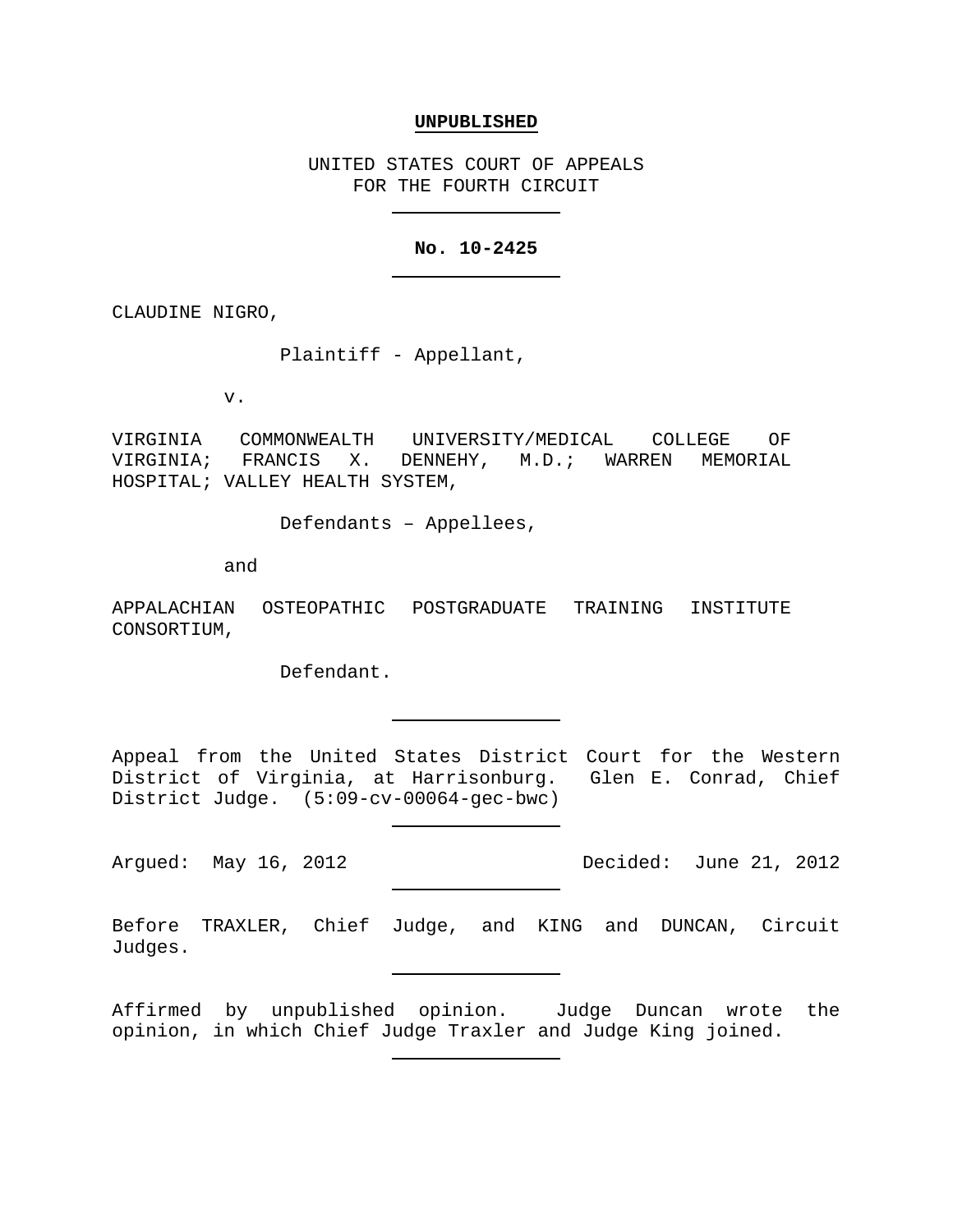**ARGUED:** Nicholas Hantzes, HANTZES & REITER, McLean, Virginia, for Appellant. Cathleen Patricia Welsh, LENHART & OBENSHAIN, PC, Harrisonburg, Virginia, for Appellees. **ON BRIEF:** Mark D. Obenshain, Andrew S. Baugher, LENHART & OBENSHAIN, PC, Harrisonburg, Virginia, for Appellees Warren Memorial Hospital, Valley Health System, and Francis X. Dennehy, M.D.; Sydney E. Rab, OFFICE OF THE ATTORNEY GENERAL, Richmond, Virginia, Susan T. Ferguson, VCU GENERAL COUNSEL'S OFFICE, Richmond, Virginia, for Appellee Virginia Commonwealth University/Medical College of Virginia.

Unpublished opinions are not binding precedent in this circuit.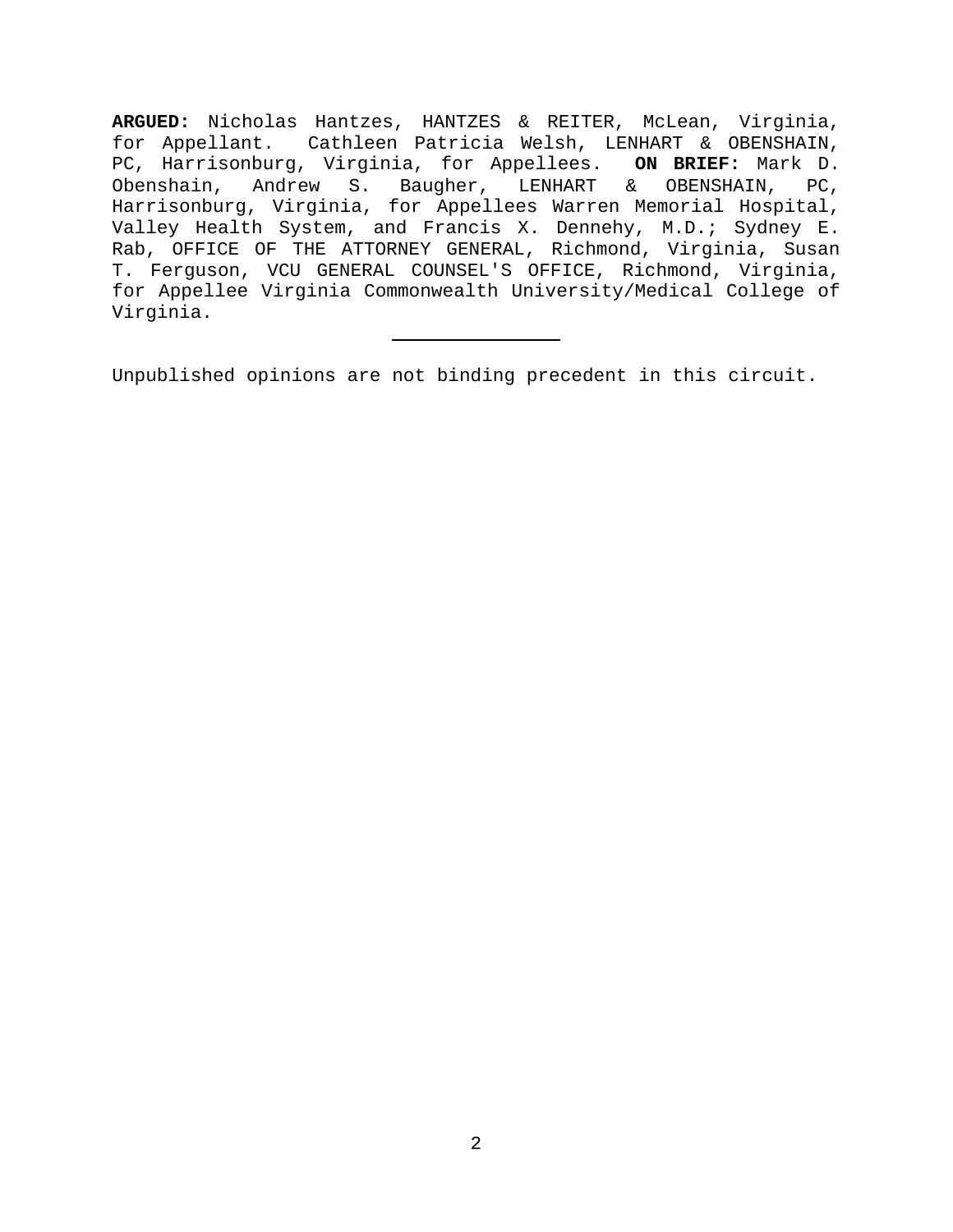DUNCAN, Circuit Judge:

Claudine Nigro, a former medical resident in the Shenandoah Valley Family Residency Program (the "Program"), brought a myriad of state and federal law claims against the Program, Valley Health System ("VHS"), VCU/Medical College of Virginia ("VCU"), Warren Memorial Hospital (the "Hospital"), and Dr. Francis X. Dennehy (collectively, the "Defendants"), after she was not permitted to advance to the second year of the Program. The district court granted the Defendants' motion to dismiss on most of her claims and, shortly thereafter, granted summary judgment on the rest. For the reasons below, we affirm.

## I.

The facts are lengthy and somewhat involved. For the sake of clarity, we divide them into three parts. We first describe the Program. We next discuss Nigro's tenure in the Program. Finally, we detail the proceedings leading to this appeal.

#### A.

We turn first to the Program, which consists of three years: R-1, R-2, and R-3. Residents contract with the Program for each year. For example, Nigro's contract (the "Contract") covered her R-1 year, which was to run from July 1, 2008 to June 30, 2009. The residents' contracts stipulate salary, certain professional responsibilities, and the terms under which they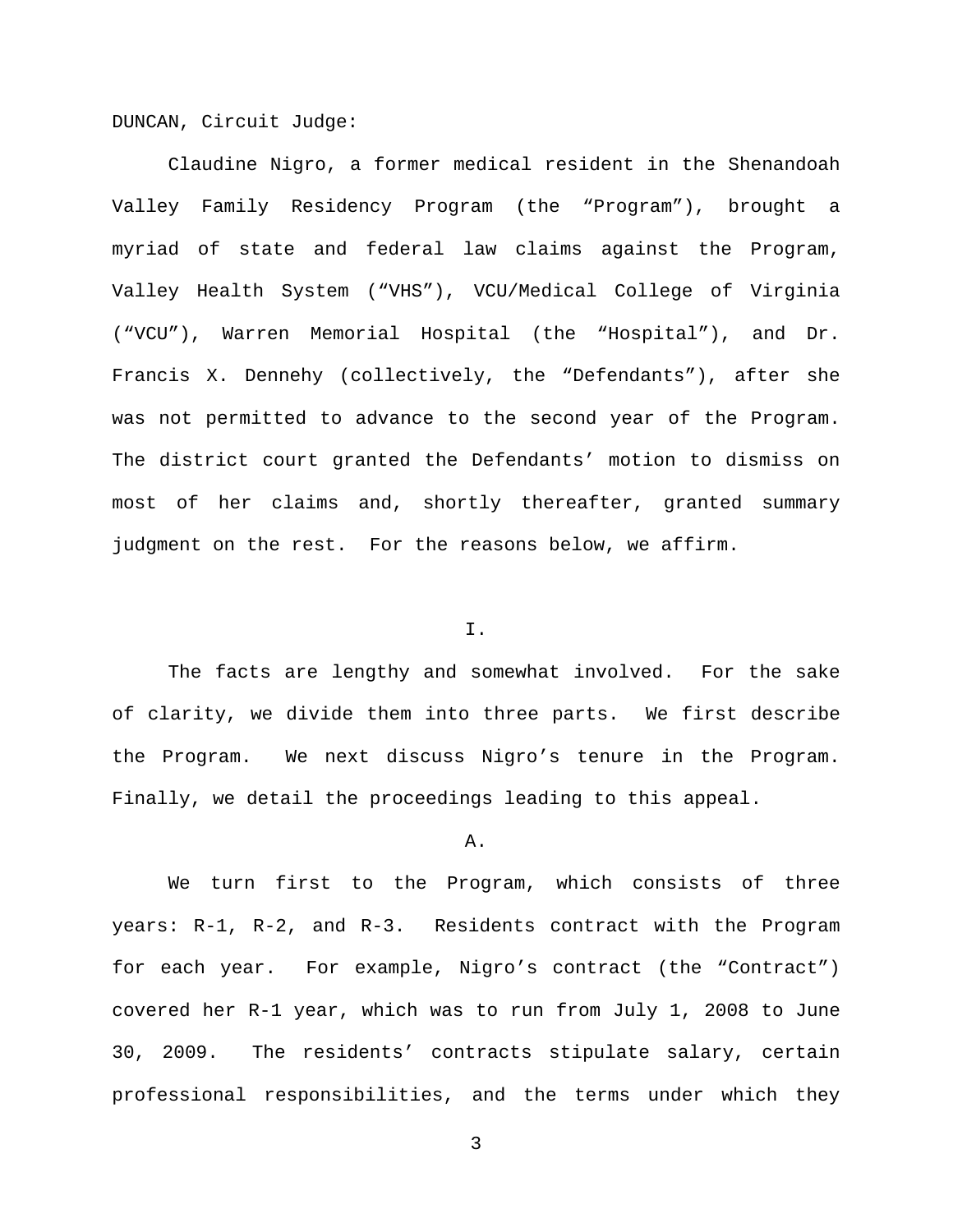may be renewed or terminated. The American Council for Graduate Medical Education ("ACGME") also plays a role. ACGME has guidelines applicable to many aspects of the contracts that the Program signs with its residents. In addition to their contracts, residents receive separate documents containing additional procedures (the "Procedures"), which detail the finer points about how the residency operates. ACGME guidelines influence the Procedures as well. However, unlike their contracts, neither the residents nor representatives from the Program sign the Procedures.

Residents in the Program rotate through several practices in their R-1 year and therefore work with different faculty members during that period. They work primarily at the Hospital, which is owned by VHS. Throughout their rotations, both "Core" and "Specialty" Faculty members supervise the residents and provide them with ongoing instruction, mentoring, and evaluations. The Core Faculty, in addition to teaching in rotations, assists the Program Director, Dr. Francis Dennehy, in running the Program. The Core Faculty meets regularly to discuss the performance of individual residents and votes to take action against underperforming residents. The Specialty Faculty focuses on instructing residents in their rotations. Each resident has a faculty advisor who reviews the resident's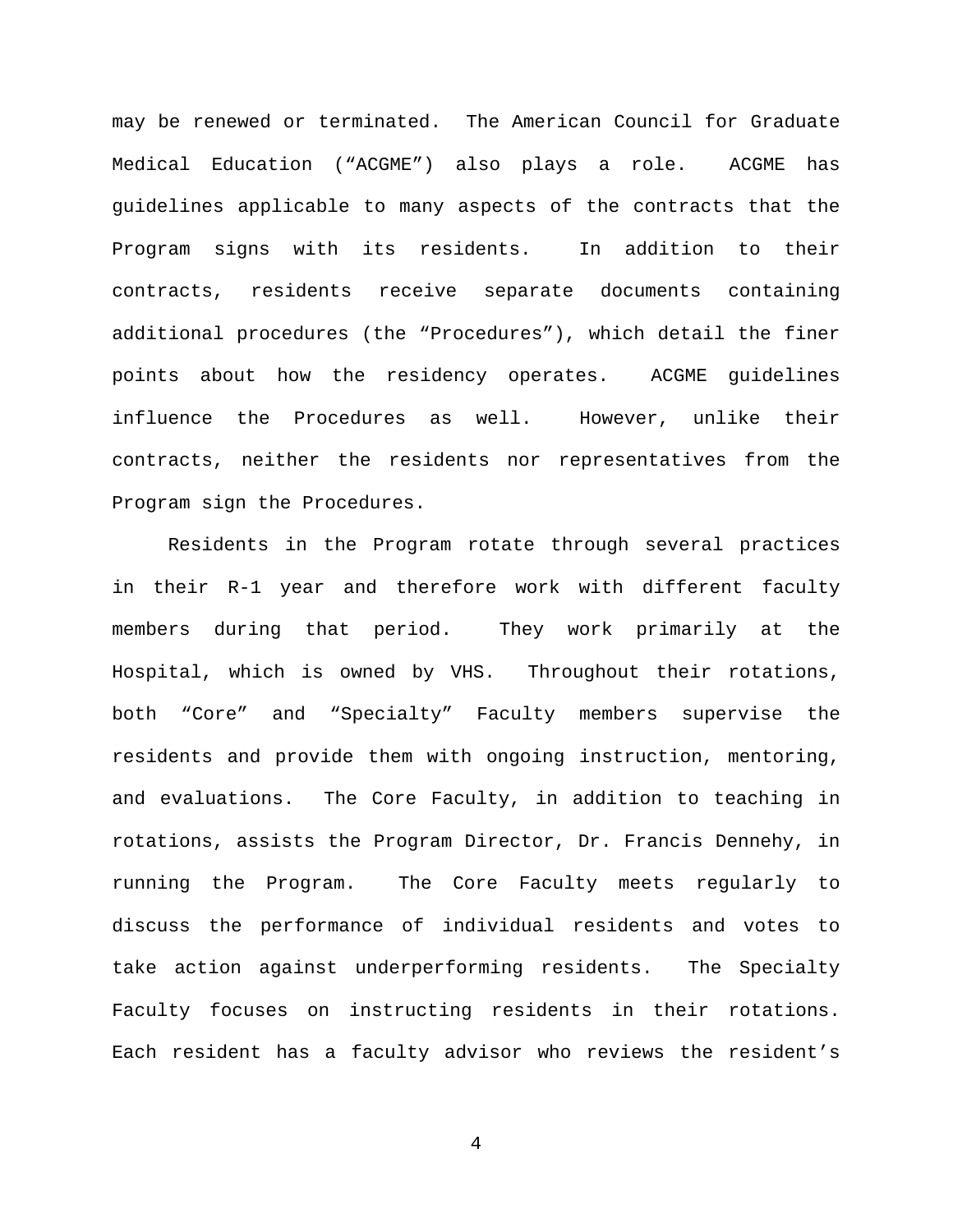progress and proffers advice on any areas of concern. All of the Program's faculty members are professors at VCU.

Faculty members assess the residents at several points during the year. At the end of each rotation, the doctors supervising that rotation fill out a standard form evaluating the resident on several substantive criteria and various aspects of professionalism. These forms instruct the faculty that 80 percent of the residents should be marked "average." The residents' contracts and the Procedures describe how the Program typically deals with residents who perform below average. The relevant provisions of Nigro's contract follow.

First, § 3.7, the only provision to speak of non-renewal, provides that:

When deciding not to renew Resident's agreement, the Residency Program agrees to provide Resident with as much advance written notice of its decisions as may be reasonably permitted under the circumstances. To the extent possible, the Residency Program will try to provide four months' advance written notice before the end of the then-current term. However, the Residency Program will not be bound by the foregoing and it reserves the right to provide Resident with less than four months['] written notice.

J.A. 66. Next, § 5 contemplates performance review policies. Relevant to this appeal, it provides that:

The Residency has a procedure whereby any resident terminated by the Residency for deficiencies in<br>Clinical Competence, Technical Skill, and/or Competence, Technical Skill, and/or Professional Behavior is granted due process.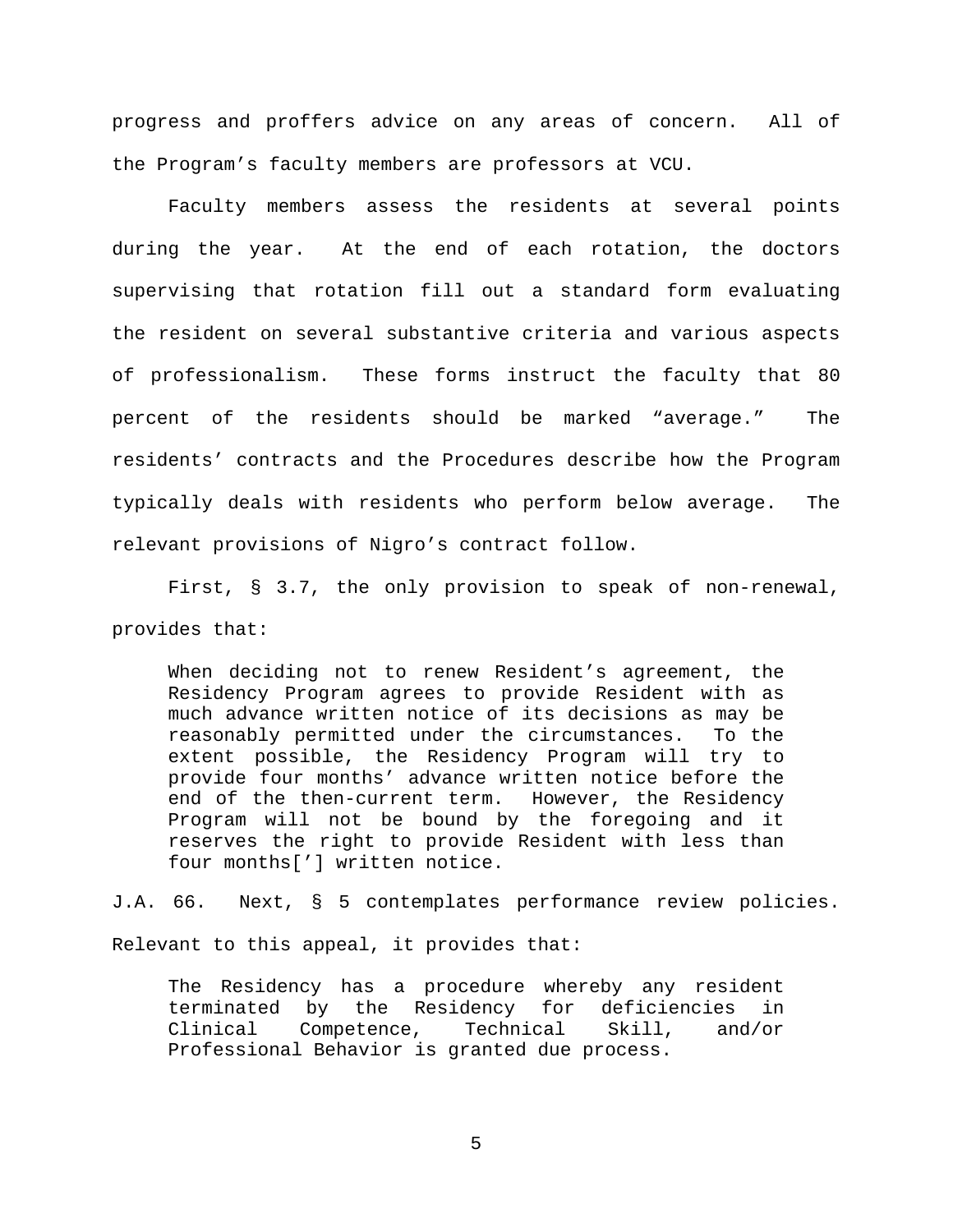Residents will be notified at least four months in advance through the winter semi-annual review process if promotion or reappointment is in jeopardy, unless behavior preventing reappointment occurs during the four months prior to the start of each academic year.

## J.A. 68. Finally, § 14 is an integration clause stating that:

This agreement contains the final and entire agreement between the parties, and they shall not be bound by any terms, conditions, statements or representations, oral or written, not herein contained or contained in a written amendment to this Agreement executed by the parties hereto. This Agreement may be amended only by written agreement executed by the parties.

The Procedures provide for a slightly different course for dealing with underperforming residents. They specify that an underperforming resident should first be placed on probation and given four months to improve before any dismissal action is taken. They further provide for a process by which a resident may appeal any disciplinary action to a subcommittee of the faculty.

#### B.

Nigro signed the Contract with the Program in March of 2008. Nigro claims that she passed all of her rotations and that she did a satisfactory job in each of them. While it is correct that she technically passed every rotation, the record contradicts her claim that her performance was consistently satisfactory. For example, Dr. Sherry Whisenant, who was assigned as her advisor, testified that Nigro had performed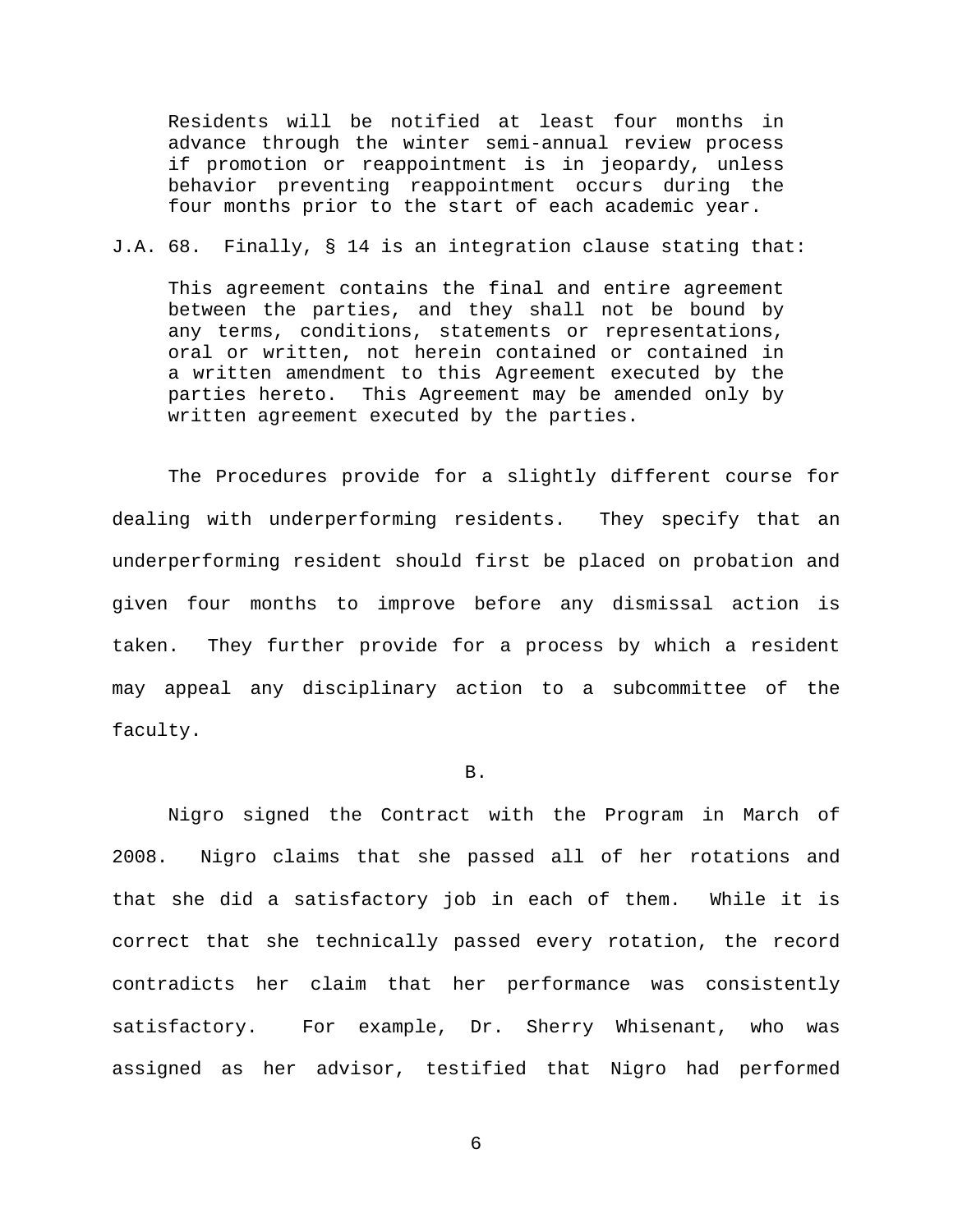poorly in medical school and that she received a very low score on an exam administered during orientation.

Nigro's reviews from her rotations indicate that her performance grew worse as the year went on. Most of the reviews from her first rotations in the summer of 2008 describe her work as average; Dr. Dennehy's review was not entirely positive. Moving into the fall, Nigro received mixed reviews in her pediatrics and family practice rotations, receiving several poor marks on substantive criteria, but garnering positive reviews in "Professional Characteristics," which includes nonsubstantive criteria such as appropriate dress. The reviews from her ER and internal medicine rotations were less consistent--some doctors rated her "knowledge base" above average and others found her to be lagging behind her peers. Cumulative reviews of her performance in the fall of 2008 also describe her substantive skills as being significantly below her peers.

Some of Nigro's faculty supervisors became very concerned by her performance during Nigro's rotation in the neonatal intensive care unit ("NICU") in December 2008. Dr. Lee, a Specialty Faculty member overseeing that rotation, informed Dr. Dennehy that Nigro was in danger of failing and did not seem concerned about patient care. According to Dr. Dennehy, Dr. Lee also reported that she was arriving before her shift, when there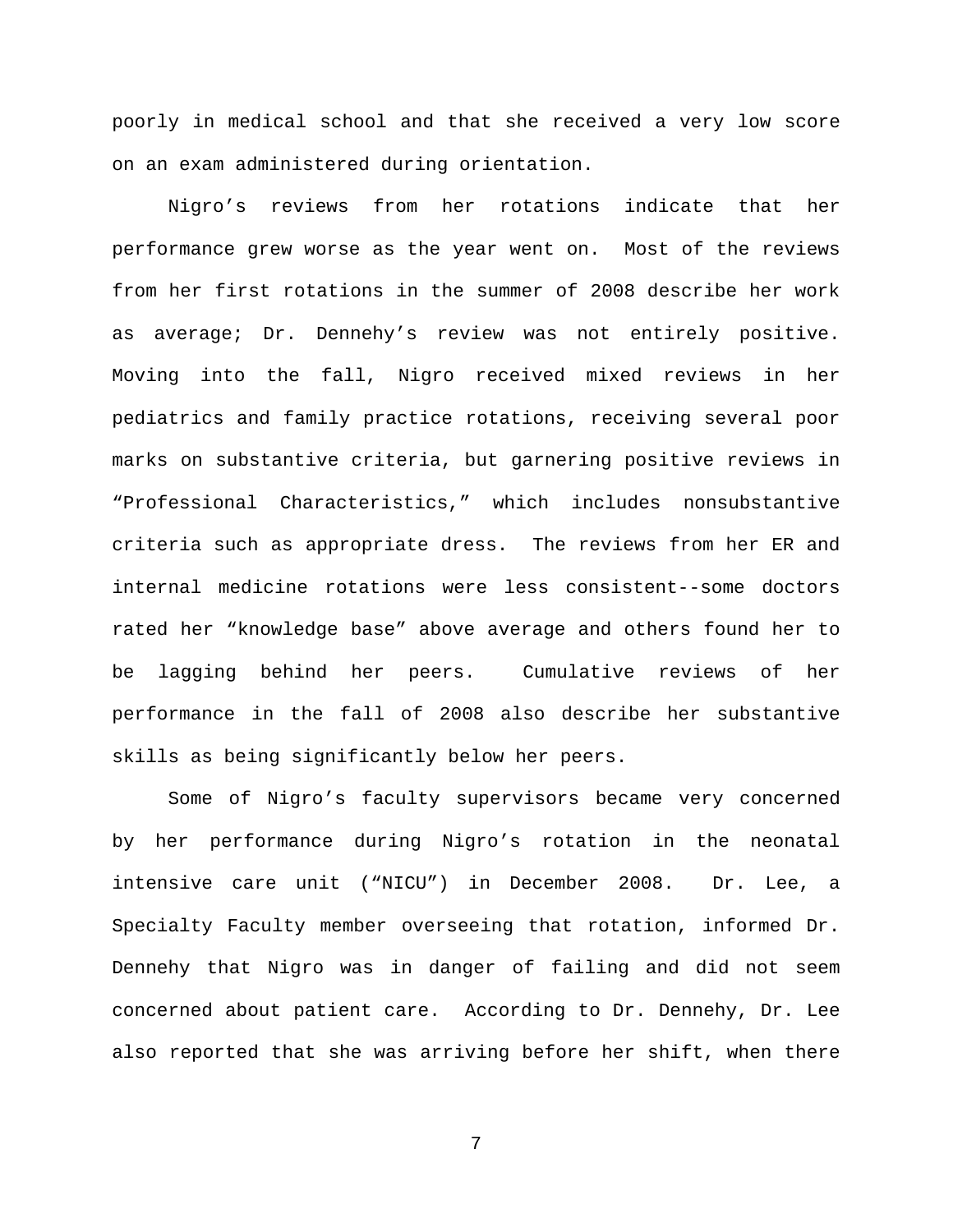was little to do, and using that as an excuse to leave early.<sup>[1](#page-7-0)</sup> In the final comments section of his review, Lee said:

This one is very hard. In reality, she likely would have failed in a different year. But there is great concern of Claudine returning to the NICU rotation for the sake of the staff  $\ldots$  . . Claudine passed more because her deficiencies cannot be corrected with another rotation in the NICU . . . . She met the barest minimum to this rotation but I do not believe<br>she will be able to survive internship and/or she will be able to survive internship and/or residency without a change in her inner drive . . . . I did not have the heart to tell her about my belief that she may not make it through internship/residency.

J.A. 605. Dr. Clawson, who also supervised Nigro during her NICU rotation, echoed Dr. Lee's assessment in his review.

In January 2009, after her NICU rotation, Nigro took a survey from the ACGME that asked whether she had ever worked seven consecutive days without one day off. ACGME limits the number of hours that residents are allowed to work in any given week and requires residency programs to adhere to this limit as a condition of their accreditation. Nigro reported that the Program had once required her to work 12 consecutive days, which is more than ACGME allows. When she asked Dennehy about this evaluation, Nigro claims that he told her to respond "on average," which she interpreted as a request to answer

 $\overline{a}$ 

<span id="page-7-0"></span><sup>1</sup> Nigro says that Dr. Dennehy's allegation that she left early is untrue and claims that Dr. Dennehy defamed her when he repeated Dr. Lee's alleged critique to others.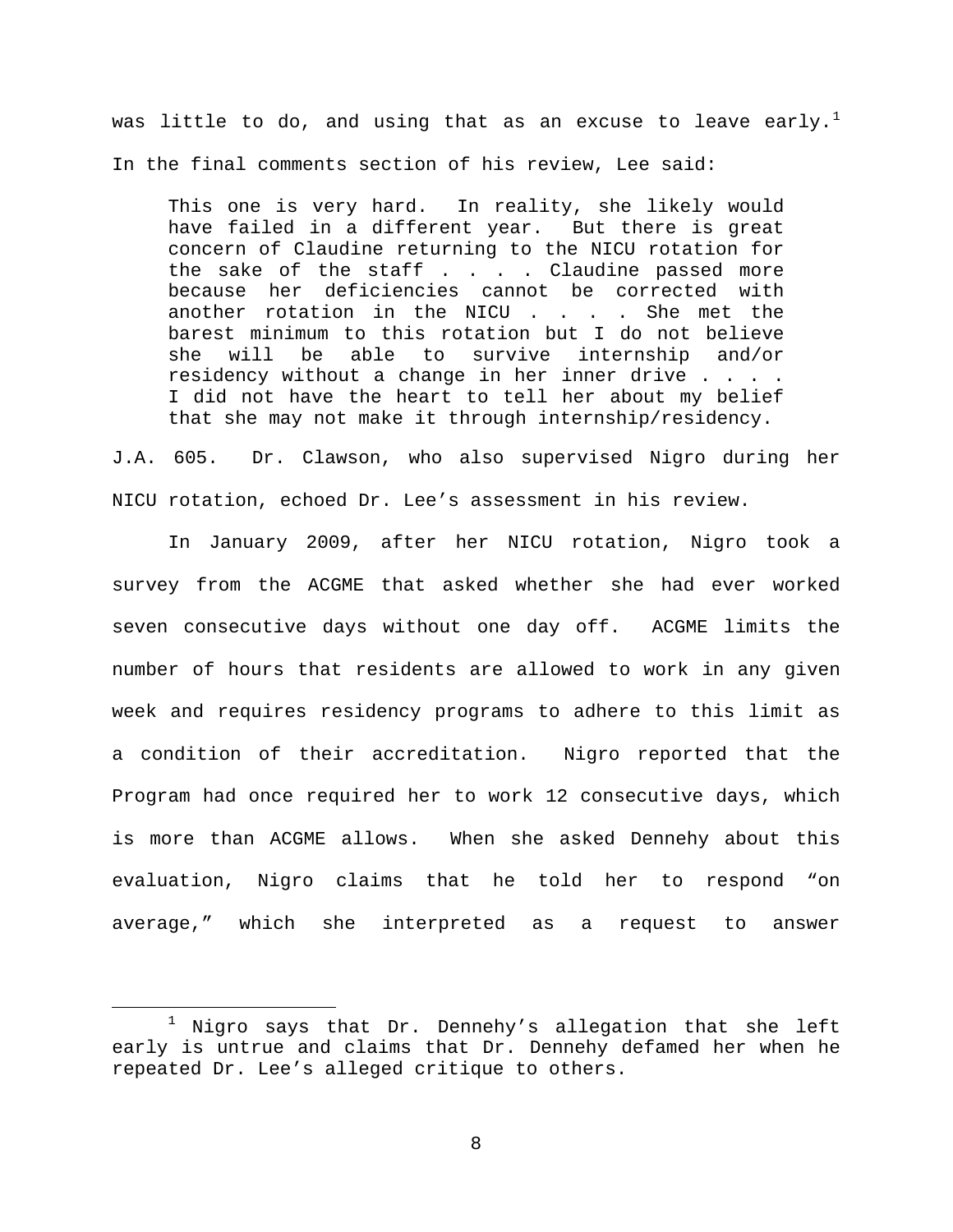untruthfully. She alleges that her truthful answer on this survey influenced the faculty's evaluations of her work.

By February 2009, there was growing concern among the Faculty that Nigro had made the wrong career choice and that she was exhibiting signs of depression. At her semiannual performance review on February 4, 2009, she received an "Individual Improvement Plan" (the "IIP"), which required her to seek counseling and to show greater empathy. Although Nigro signed the IIP, someone wrote "not planning to do discuss with pastor" next to the requirement that she seek counseling. J.A. 571. Apparently, Nigro initially refused to comply with the counseling requirement because she believed it to conflict with her Christian faith. She thus became the first resident in the history of the Program to refuse to comply with an IIP. Nigro states that she believed that Dr. Dennehy had no objection to her use of her pastor as a counselor.

Nigro further claims that when she saw the letter memorializing her semiannual performance review, the last sentence stated, "it is expected that barring unforeseen circumstances, she is likely to be promoted to R-2 at the end of June." J.A. 594. She claims that, unbeknownst to her, Dr. Dennehy added language addressing some of the more serious concerns from her NICU evaluations. He also noted that her explanation for her shortcomings was that others did not like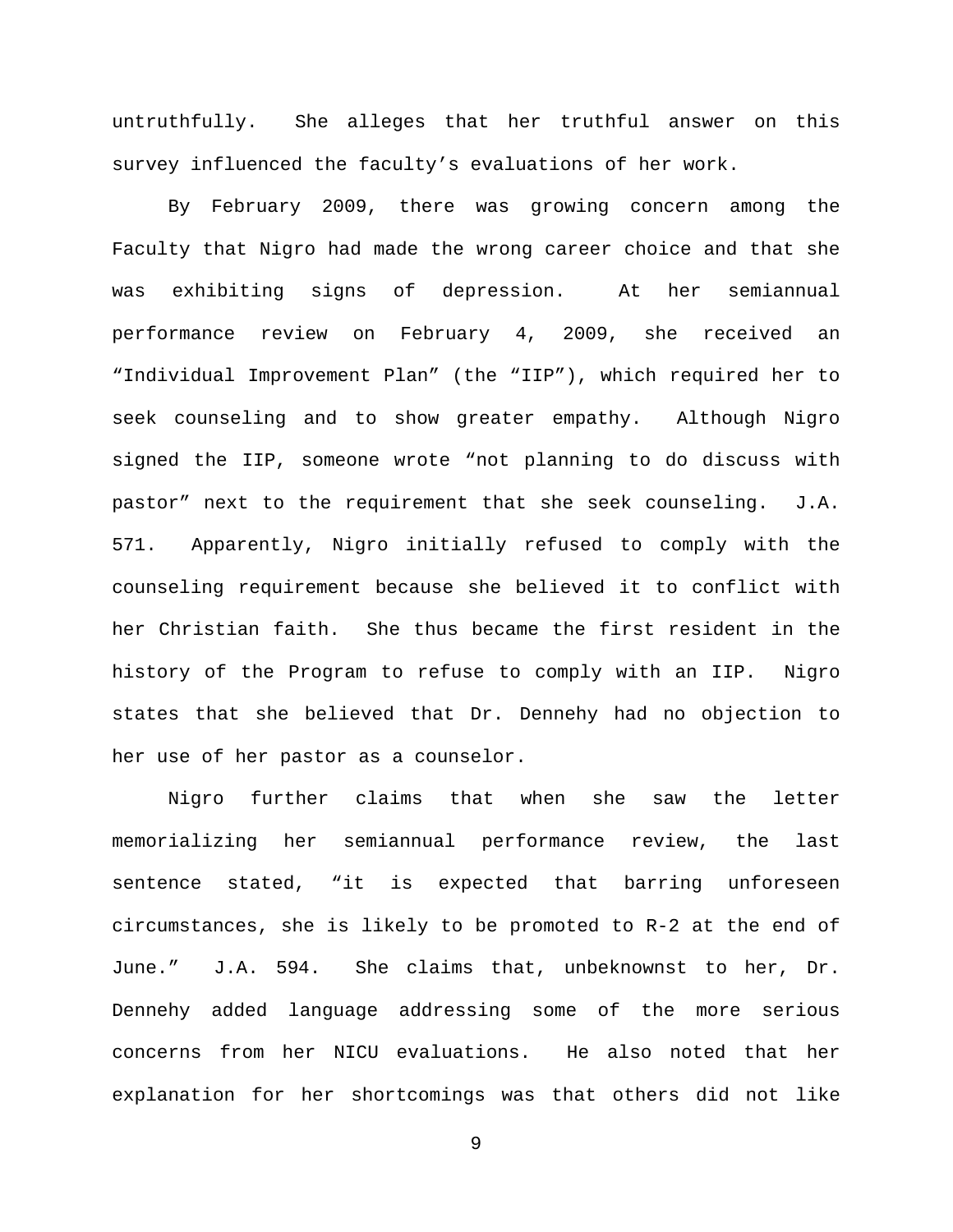her. The added language further said "[o]ur greatest concern is the denial that there is anything wrong, when evaluations come from so many levels and so many angles." J.A. 595.

Dr. Dennehy, Dr. Whisenant, and the Chief Resident met with Nigro on February 25, 2009, to discuss her lack of improvement and the possibility that her Contract might not be renewed. At this meeting Nigro received a Letter of Concern, which also explained that further failure to improve and fully comply with her IIP would lead to the non-renewal.

In response to the Letter of Concern, Nigro met with Dr. Dana Medcalf for psychological evaluation on March 10, 2009. Dr. Medcalf concluded that Nigro was not depressed. He believed that the "best explanation" was that Nigro "has had problems coping with the rigors of the program." J.A. 1948. Dr. Medcalf then suggested that Nigro needed further therapy to resolve her difficulties.

Nigro received a "Notice of Non-Renewal of Contract" on March 25, 2009, which explained that she had shown no improvement in the areas identified in the February 25, 2009, Letter of Concern. This letter proposed that Nigro would receive credit for the rotations that she successfully completed, avoid probation or any other disciplinary notation on her record, and receive help in finding placement with another residency program. In April, Nigro appealed her non-renewal to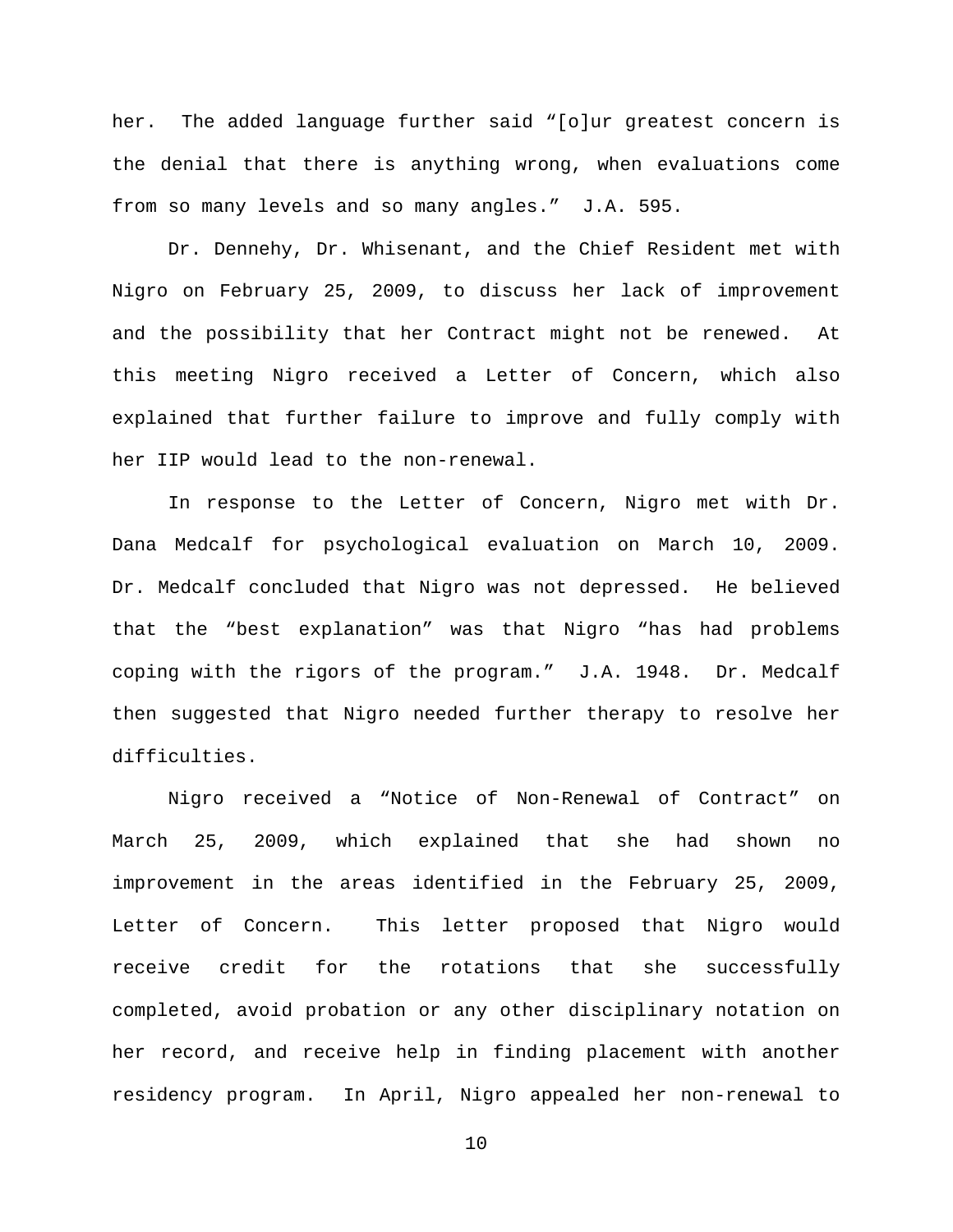a subcommittee of attending physicians. In response to Nigro's appeal, Dr. Dennehy emailed the chair of the subcommittee about his concerns. Nigro claims that he defamed her to the subcommittee. A majority of the subcommittee voted to reverse the decision of the Core Faculty.

The subcommittee did not itself devise an alternative plan for Nigro. Instead, Dr. Dennehy, as director of the Program, drafted one--recorded in a memorandum dated April 20, 2009- under which she would not receive credit for the 2008-09 academic year, would be placed on probation, and would repeat her R-1 year. Nigro believed that the subcommittee violated its procedures by allowing Dennehy to draft the alternative plan. Her counsel wrote the subcommittee asking it to reconsider Dennehy's proposal. The record does not reflect whether it did so.

During communications surrounding her non-renewal Nigro allegedly told one employee that she had recorded conversations with physicians. On April 3, 2009, another employee emailed Dennehy to have him tell Nigro that taping could lead to termination. Dennehy forwarded the warning to Nigro on April 7, 2009. Nigro, however, denied making any such recording. She now considers the suggestion that she made any recordings to be defamatory.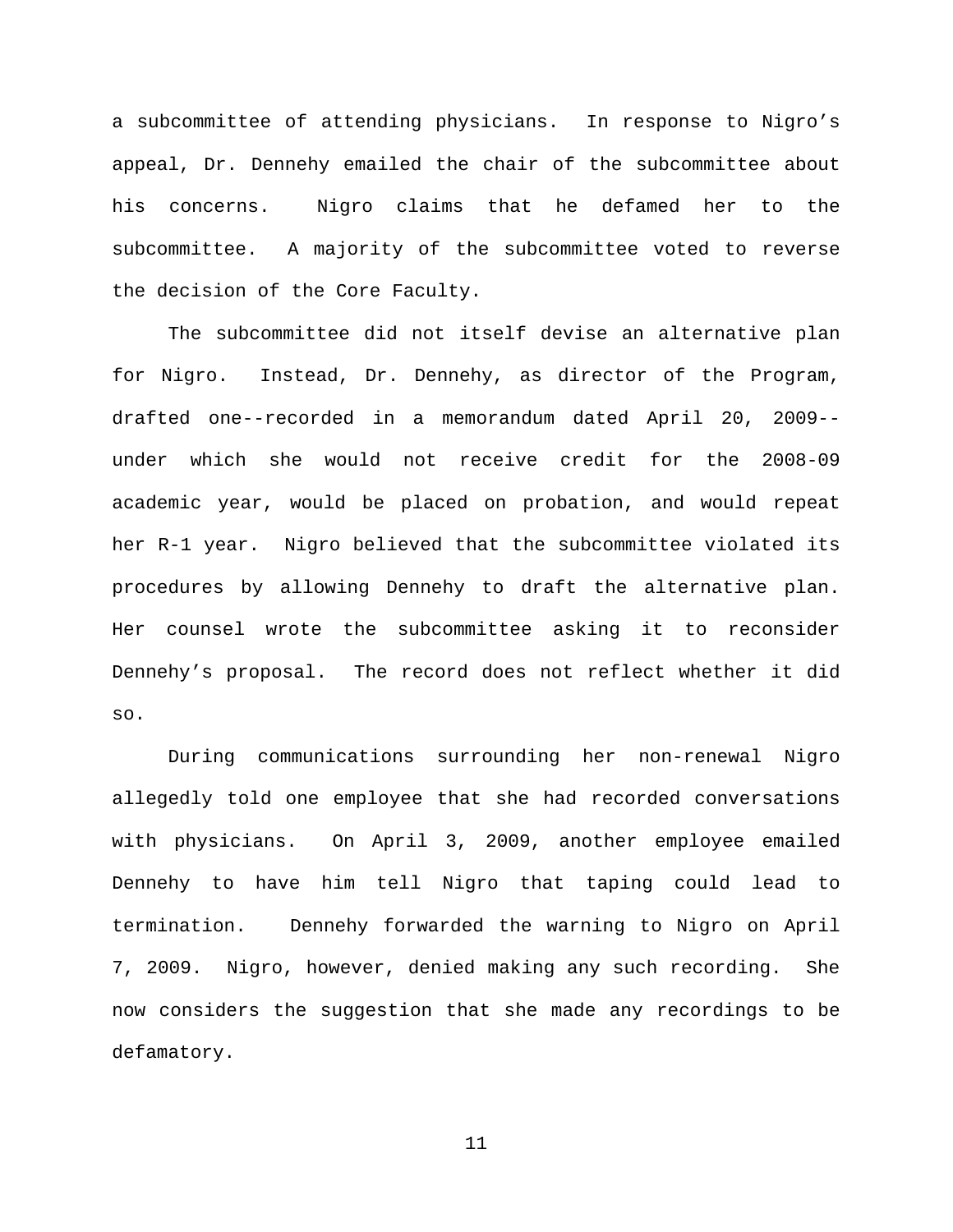Nigro's performance in the remaining months of her R-1 year continued to cause concern. For example, on June 20, 2009, another doctor who supervised Nigro communicated to Dennehy that Nigro was not ready to progress to the second year. Her end-ofyear reviews are consistent with these sentiments.

Nigro resigned from the Program on June 24, 2009.

# C.

Nigro filed a complaint with the EEOC on June 25, 2009. She received a right to sue letter on November 30, 2009, and filed her first complaint in the United States District Court for the Western District of Virginia on August 3, 2010. Her Second Amended Complaint, filed on December 18, 2010 included several claims against VHS, VCU, the Hospital, and Dr. Dennehy: Breach of Contract against VHS and VCU; Denial of Due Process in violation of 42 U.S.C. § 1983 against VHS, VCU and the Hospital; Defamation against Dr. Dennehy, VHS, VCU and the Hospital; Intentional Infliction of Emotional Distress against Dr. Dennehy, VHS, and VCU; Intentional Interference with Contract against Dr. Dennehy; Gender Discrimination in violation of Title VII against VCU and the Hospital; and Retaliation in violation of Title VII against VCU and the Hospital.

The Defendants filed a motion to dismiss under Federal Rule Civil Procedure 12(b)(6) on January 20, 2011. The district court dismissed Nigro's claims for Breach of Contract, Denial of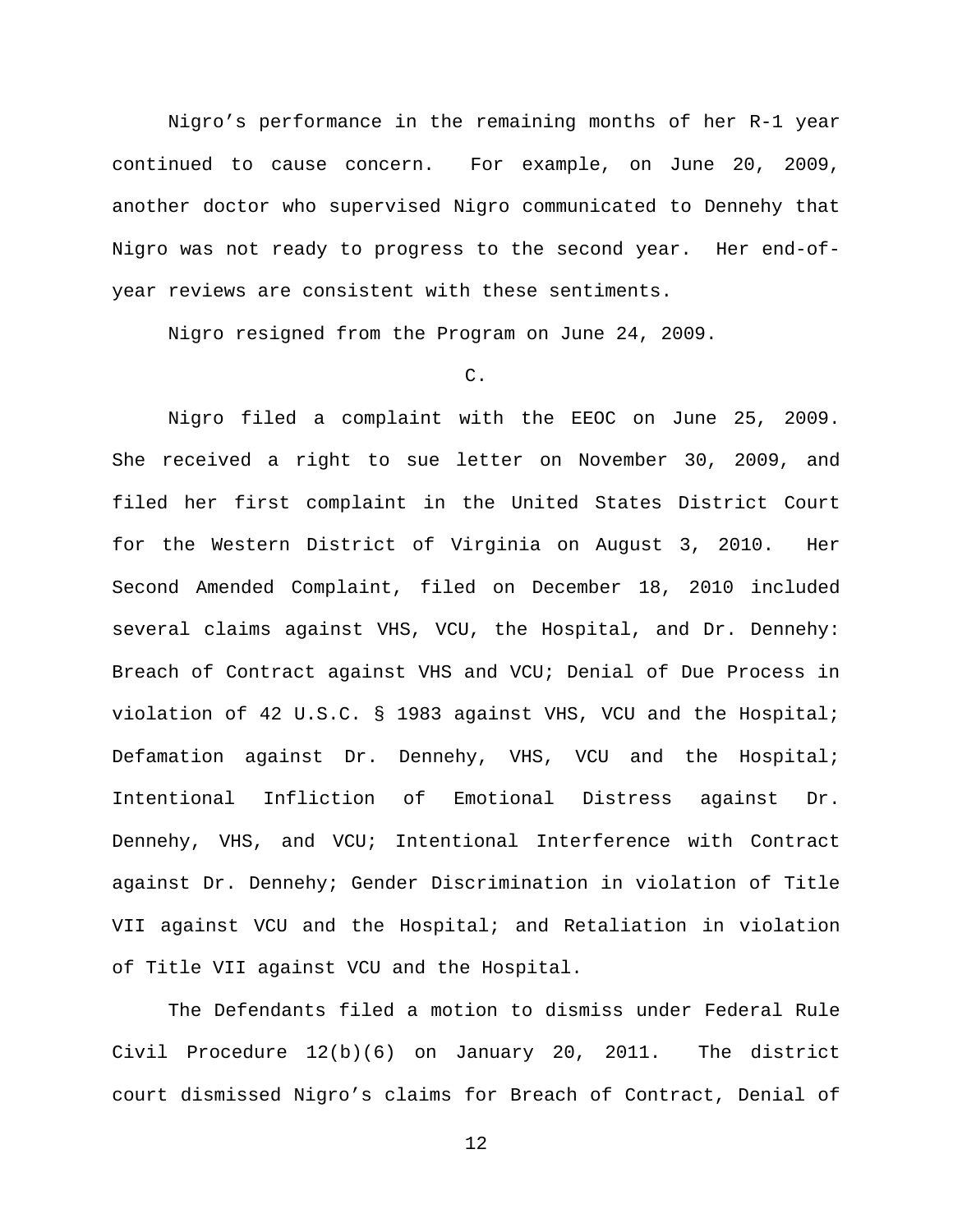Due Process, Intentional Infliction of Emotional Distress, Intentional Interference with Contract, and parts of her Defamation Claim. It denied the motion to dismiss on her Title VII claims and parts of her Defamation claims.<sup>[2](#page-12-0)</sup>

The Defendants then filed a motion for summary judgment on the remaining claims on September 30, 2011, which the district court granted.

#### II.

Our review of the district court's ruling on a motion to dismiss is de novo, accepting all well-pled facts as true and construing those facts in the light most favorable to the plaintiffs. Nemet Chevrolet, Ltd. v. Consumeraffairs.com, Inc., 591 F.3d 250, 253 (4th Cir. 2009). However, "legal conclusions, elements of a cause of action, and bare assertions devoid of further factual enhancement fail to constitute well-pled facts for Rule 12(b)(6) purposes." Id. at 255. "We also decline to consider unwarranted inferences, unreasonable conclusions, or arguments." Id. (quotation marks omitted).

<span id="page-12-0"></span> $2$  Specifically, the district court found that VCU was entitled to the dismissal of all of Nigro's state-law and § 1983 claims on the basis of Eleventh Amendment immunity. On appeal, Nigro has not argued that the district court erred in concluding that VCU was immune on these claims. Accordingly, her only claim against VCU remaining in this appeal is for violating Title VII.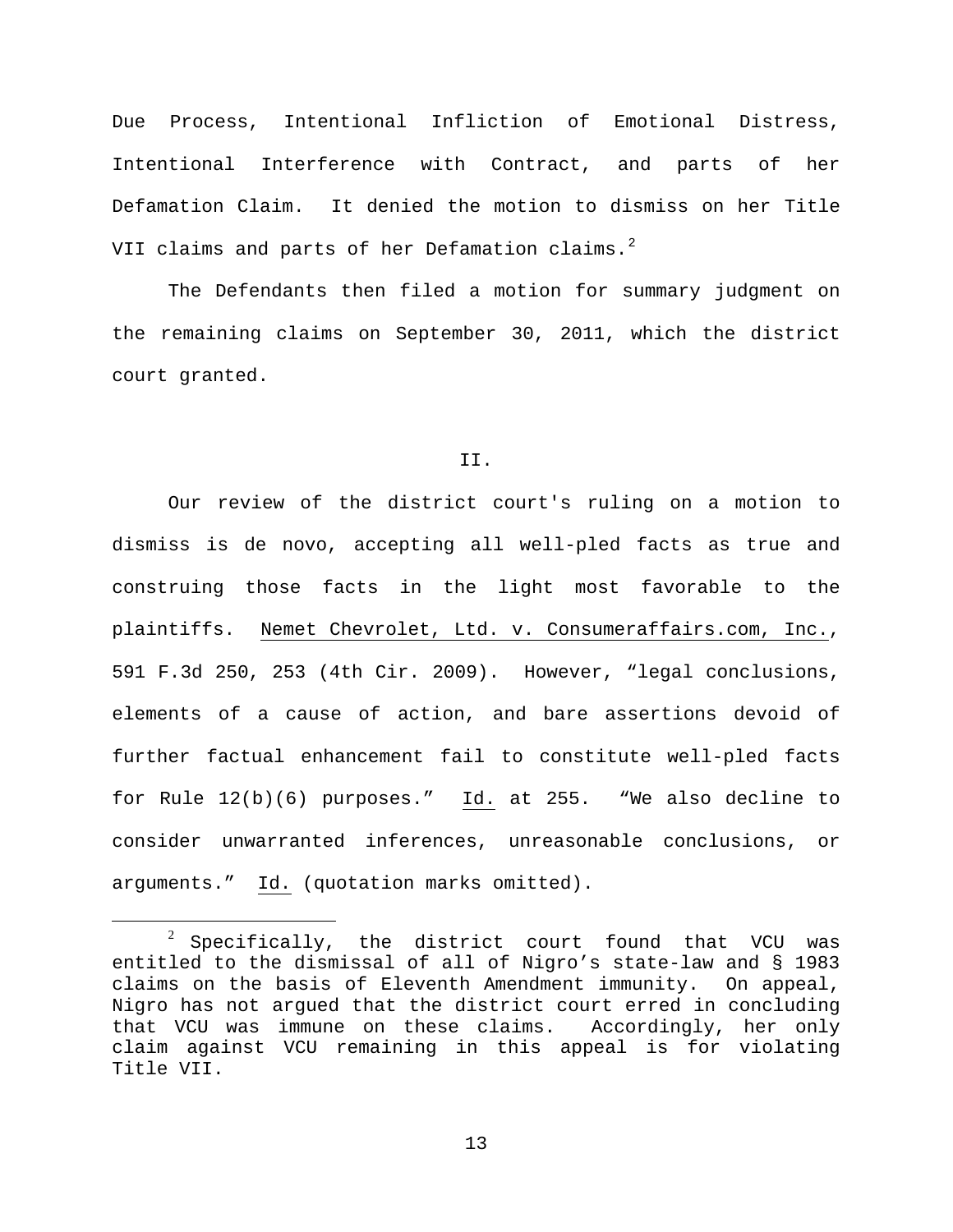We "review[] a district court's decision to grant summary judgment de novo, applying the same legal standards as the district court" and viewing "all facts and reasonable inferences . . . in the light most favorable to the non-moving party." Pueschel v. Peters, 577 F.3d 558, 563 (4th Cir. 2008) (quotation marks omitted). Summary judgment is appropriate where "there is no genuine dispute as to any material fact and the moving party is entitled to judgment as a matter of law." Fed. R. Civ. P. 56(a). "If, after reviewing the record as a whole, however, we find that a reasonable jury could return a verdict for [the nonmoving party], then a genuine factual dispute exists and summary judgment is improper." Evans v. Techs. Applications & Serv. Co., 80 F.3d 954, 959 (4th Cir. 1996).

### III.

We consider Nigro's claims in logical order, dealing first with those that answer predicate questions for her other claims. Accordingly, we first consider her claim for breach of contract. Second, we discuss her claim for defamation. We next turn to her claim for intentional interference with contract, followed by her claim for intentional infliction of emotional distress. Then we consider her constitutional claims. Finally, we consider her Title VII claims.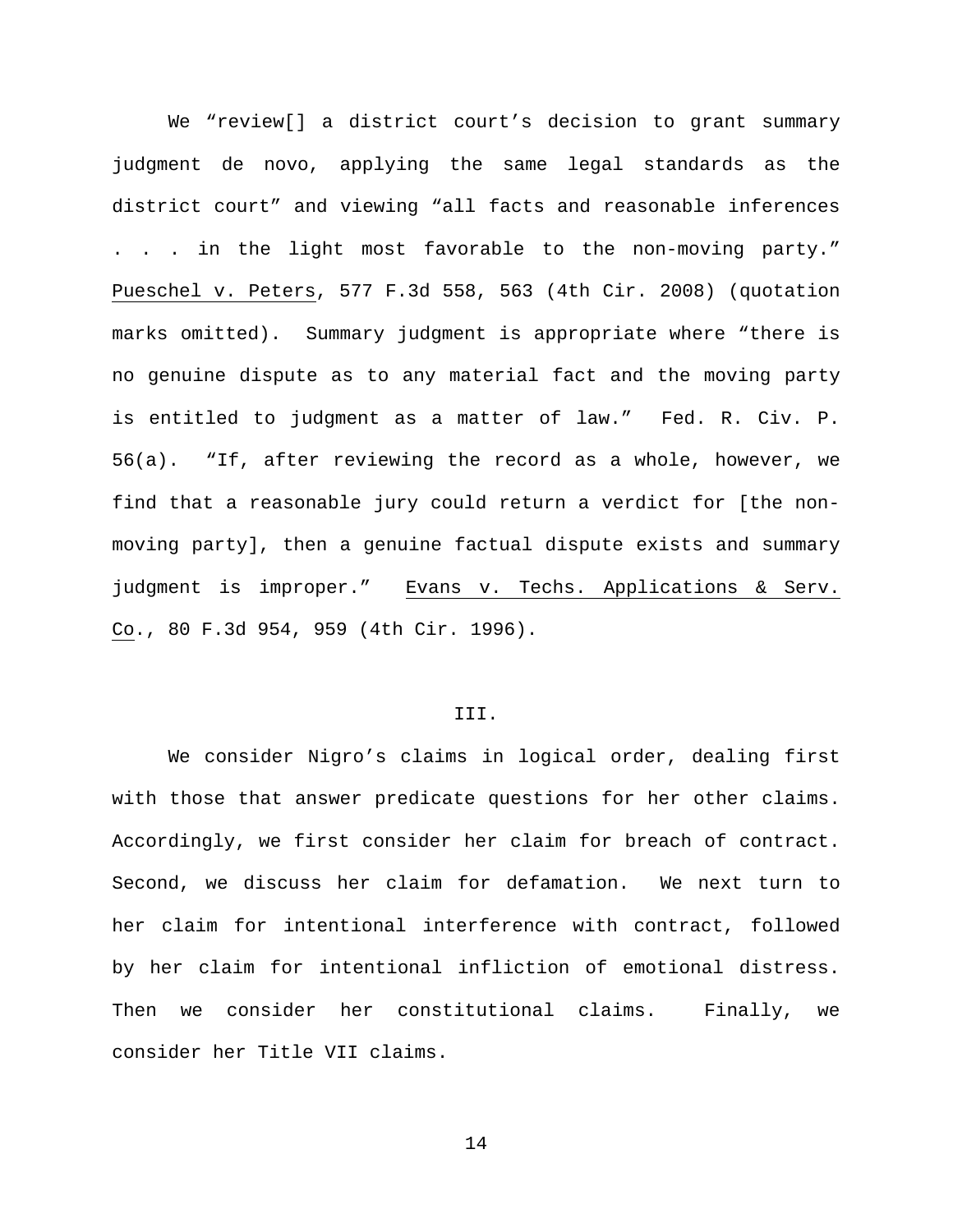Nigro's breach of contract claim rests on an alleged breach of the Procedures, not of the Contract itself. As discussed above, the Procedures are separate, unsigned documents. Specifically, she argues that, under the Procedures, she was entitled to four months' notice before non-renewal and that she should have first been placed on probation and given a chance to improve. The district court held that the integration clause barred it from considering the Procedures as part of the contract. On appeal, Nigro claims both that the integration clause does not bar the consideration of the Procedures and that even if it does, Virginia law independently prohibits employers from violating any procedures distributed to their employees. We find neither argument persuasive.

## 1.

With respect to Nigro's first argument, we agree with the district court that the integration clause precludes the incorporation of the Procedures into the contract. The integration clause clearly states that the contract is the entire agreement between the parties. Moreover, the only provision of the contract that arguably references the Procedures is § 3.2, which refers to "duties and responsibilities of resident." J.A. 65. Accordingly, we do not find that the Procedures bound the Program to any particular

A.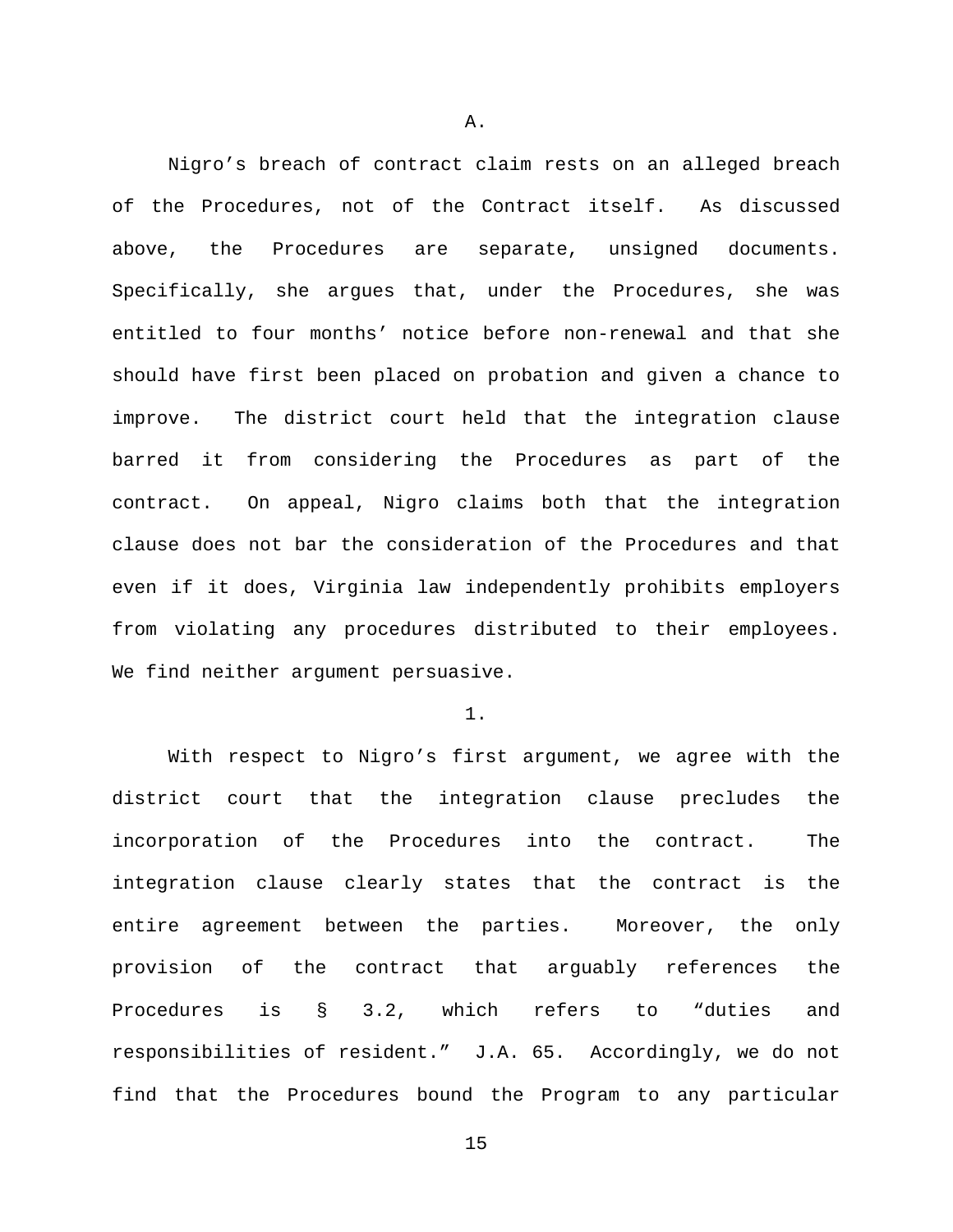course of action when dealing with Nigro's inadequacies as a doctor.

Moreover § 3.7, which deals specifically with non-renewal, provides that the Program will try to give the resident four months' notice. It goes on to say, however, that the Program "reserves the right to provide Resident with less than four months['] written notice." J.A. 66. Incorporating the Procedures into the contract and applying them to non-renewal would contradict the plain language of § 3.7. That is, even if other provisions of the contract incorporate some of the Procedures, we cannot read the Procedures' requirements as governing non-renewal because doing so would contravene the express provisions of § 3.7. We therefore find no breach of contract.

2.

Turning to her second argument--that Virginia law makes the Procedures binding on the Program notwithstanding the Contract's integration clause--we also find it unpersuasive. Here, Nigro relies on the Virginia Supreme Court's decision in Hercules Powder Co. v. Brookfield, 53 S.E.2d 804 (Va. 1949), which holds that a termination and severance policy distributed to existing employees is a binding, unilateral contract offered to secure continued service from those employees. Id. at 808; see also, Dulany Foods, Inc. v. Ayers, 260 S.E.2d 196, 199-202 (Va. 1979)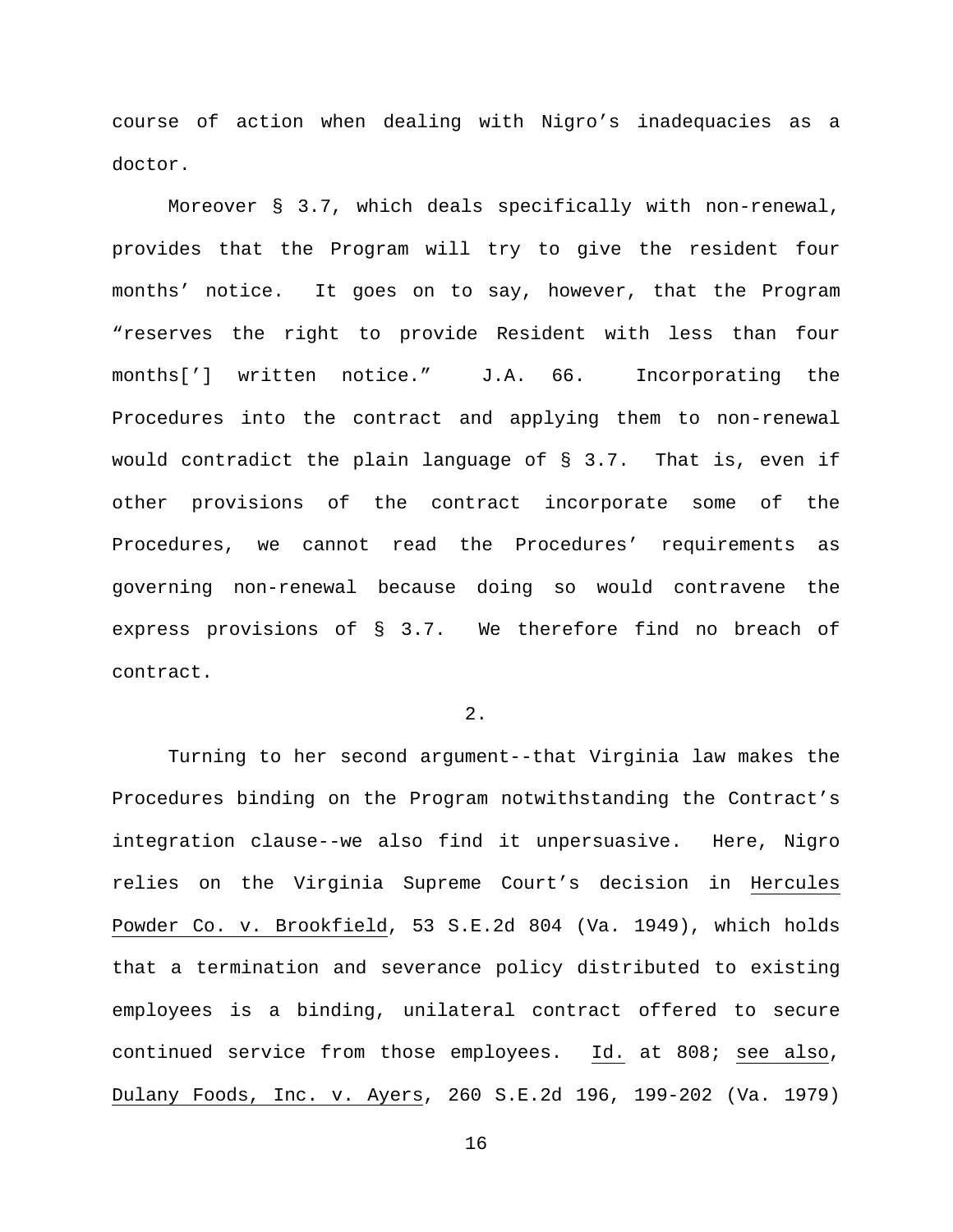(relying on Hercules, and holding that memoranda circulated to improve employee morale are binding offers accepted by employees' continued service). In Hercules and Dulany, the employees received the policies in question after they began working. The new procedures in those cases changed the employees' terms of employment and effectively constituted new contracts which the employees accepted by continuing to work. Here, Nigro received the Procedures with her original Contract. As such, the Procedures were not a superseding offer that Nigro could accept through continued employment. We therefore conclude that Virginia law does not create an independent basis for Nigro's breach of contract claim.

# B.

Nigro claims that ten statements made by Dennehy and two statements made by other Program employees are defamatory. We agree with the district court's grant of the Defendants' motion to dismiss with respect to the former and its grant of the Defendants' motion for summary judgment with respect to the latter because none of the allegedly defamatory statements qualify as such under Virginia law.

"In Virginia, the elements of libel are (1) publication of (2) an actionable statement with (3) the requisite intent." Jordan v. Kollman, 612 S.E.2d 203, 206 (Va. 2005). "To be actionable, the statement must be both false and defamatory."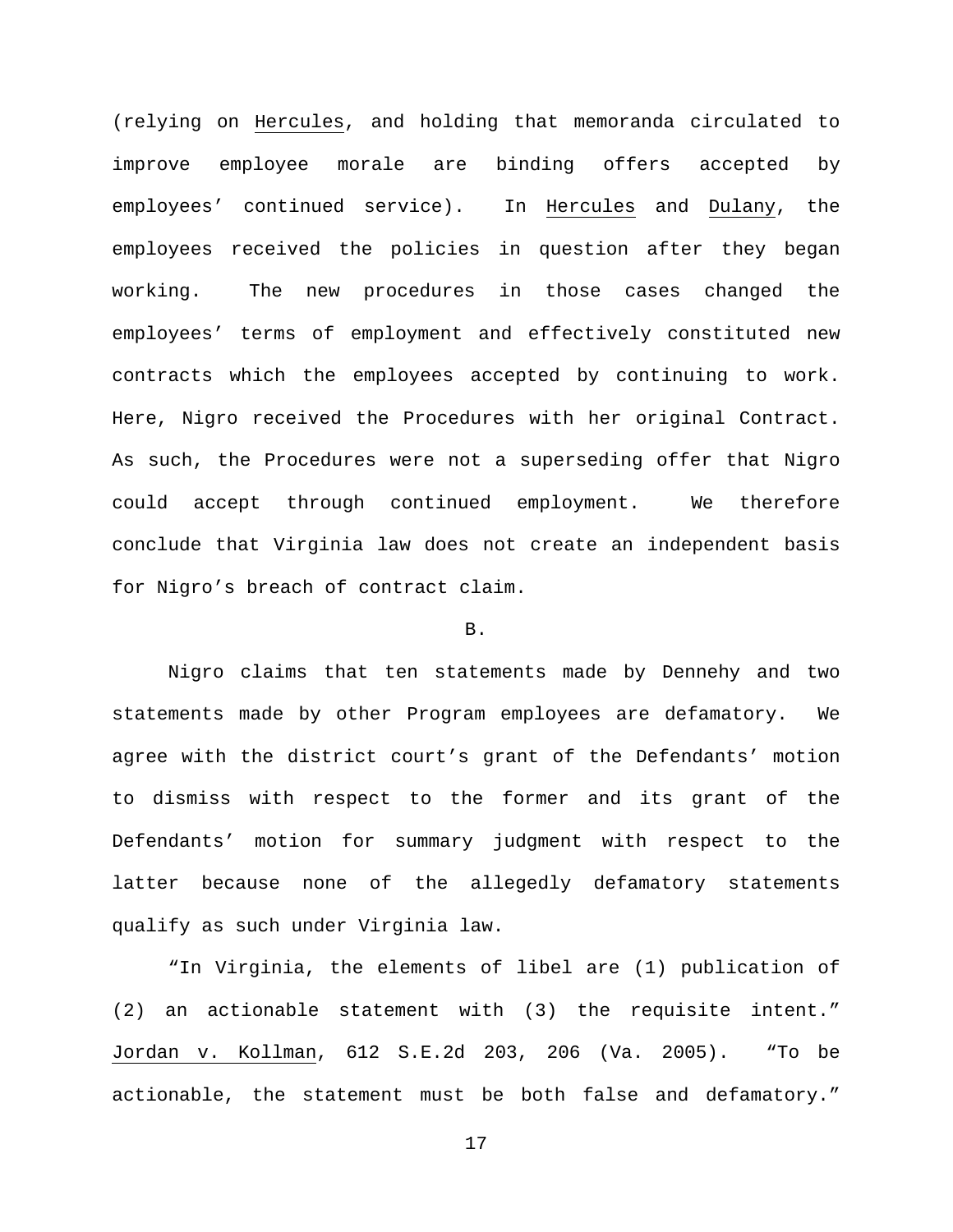Id. In interpreting Virginia law, we have explained that statements are defamatory if they "tend so to harm the reputation of another as to lower him in the estimation of the community or to deter third persons from associating or dealing with him. . . . [D]efamatory words are those that make the plaintiff appear odious, infamous, or ridiculous." Chapin v. Knight-Ridder, Inc., 993 F.2d 1087, 1092 (4th Cir. 1993) (quotation marks and citations omitted). We will discuss Virginia law with respect to Dennehy's allegedly defamatory statements first, and then turn the other employees' statements.

1.

Nigro claims that Dennehy defamed her when he made the following statements in various meetings and notices:

- 1. "[Nigro] has not shown any improvement at the Front Royal Family Practice Clinic, since receiving the letter of nonrenewal of contract."
- 2. "[Nigro] failed NICU."
- 3. "[Nigro] on a regular basis would leave the Clinic to go home early."
- 4. "There has been no evidence of improvement or intention to improve in weak areas."
- 5. "There is no change in apathetic/disinterested approach or demonstrated interest in learning despite 3-4 months of discussion and coaching."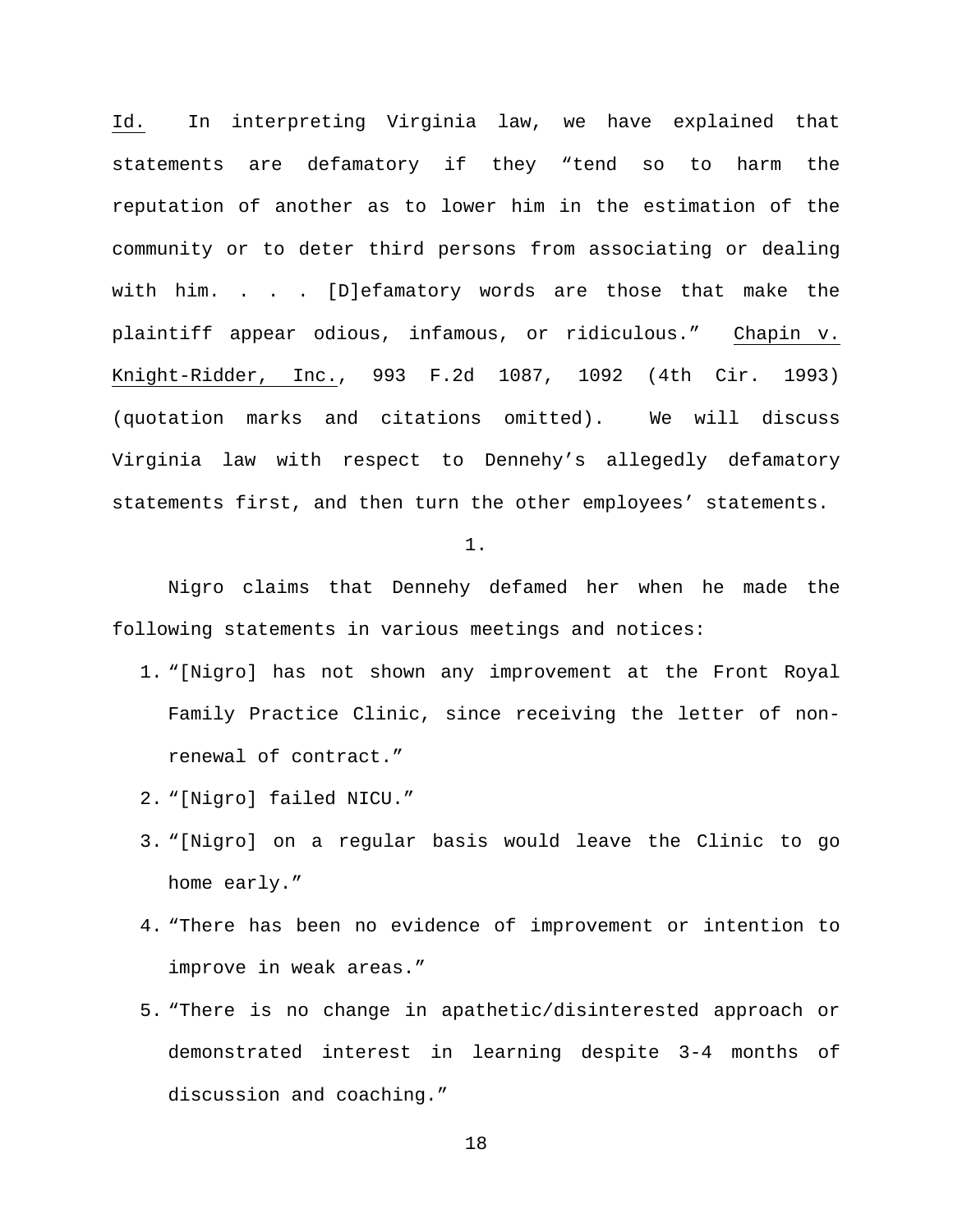- 6. "Plaintiff has poor time management with respect to internal medicine rotation."
- 7. "Plaintiff is making the same mistakes repeatedly after corrective instruction such as rough or painful Pap smear technique on GYN."
- 8. "Plaintiff has flattened affect, body language, disconnect from patient interaction and the appearance in many forms of being disinterested in doing food care for patients."
- 9. "There is faculty consensus that [Nigro] may be suffering from depression or poor career choice."
- 10. "Dr. Nigro was more interested in getting tasks done in order to leave than in caring for the medical issues presented."

Appellant's Br. 34-36.

Statements  $(1)$ ,  $(4)$ ,  $(5)$ ,  $(6)$ , and  $(8)$  are opinions and therefore not actionable under Virginia law. See Chaves v. Johnson, 335 S.E.2d 97, 101 (Va. 1985) ("Pure expressions of opinion, not amounting to 'fighting words,' cannot form the basis of an action for defamation."). Nigro attempts to circumvent this general rule by relying on Fuste v. Riverside Healthcare Association, 575 S.E.2d 861 (Va. 2003), which held that "defamatory words that prejudice a person in his or her profession or trade are actionable as defamation per se." Id. at 861 (quotation marks and alterations omitted). Nigro's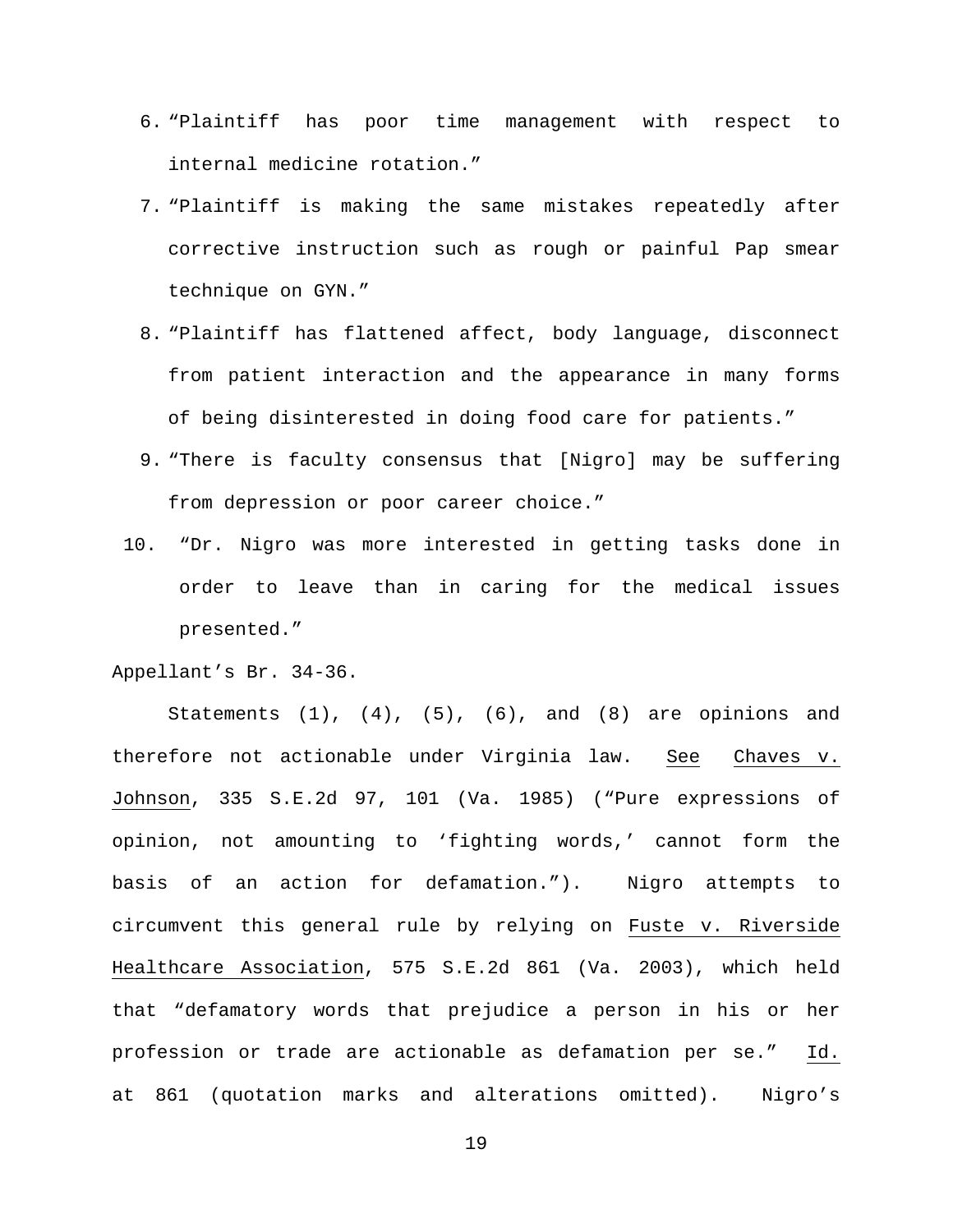reliance is misplaced, however, because it assumes the matter at issue--that statements of opinion can be defamatory. But as the Virginia Supreme Court has explained, statements that do "not contain a provably false factual connotation, or statements which cannot reasonably be interpreted as stating actual facts about a person" are opinions and therefore not defamatory. Yeagle v. Collegiate Times, 497 S.E.2d 136, 137 (Va. 1998) (footnote omitted). Dennehy's statements regarding Nigro's lack of progress and apparent disinterest are expressions of opinion because they are based on his perceptions of her performance and cannot be proven false.

Statements (2), (3), and (7) are not sufficiently harmful to be defamatory. We acknowledge that statement (2)--that Nigro failed NICU--is technically false, despite Dr. Lee's statement that she would have failed in a different year and that part of why she passed was because the rotation did not want her back. Nonetheless, looking to our precedent in Chapin, we do not find any of these statements defamatory because we cannot conclude that they would "deter third persons from associating or dealing with" Nigro or make her "appear odious, infamous, or ridiculous." Chapin, 993 F.2d at 1092. As alleged, the statements suggest that she still had much to learn as a resident. The very point of residency is to serve as a training vehicle allowing the resident to benefit from guidance and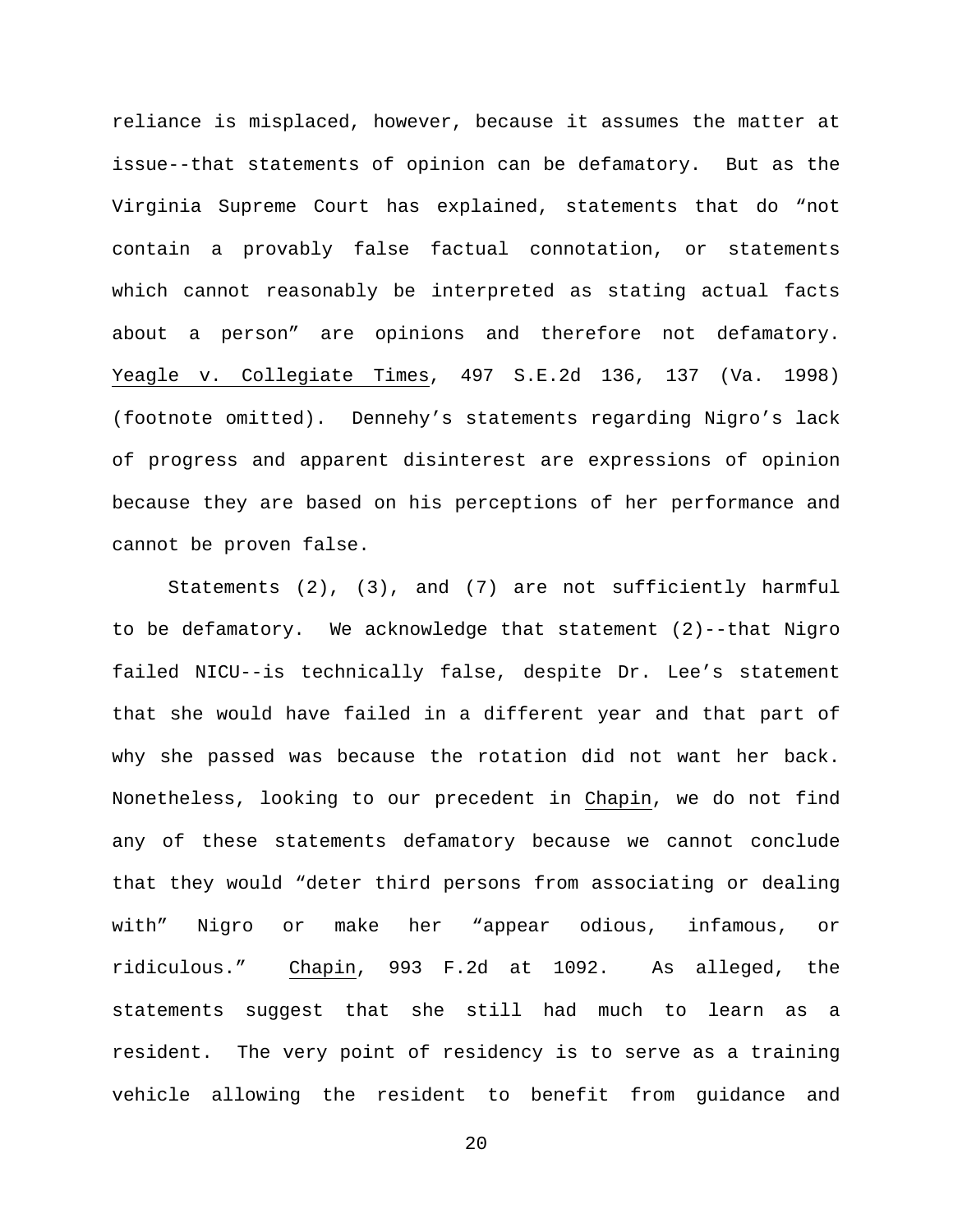instruction. For this reason, none of these statements can prejudice her in her profession so as to be actionable per se, nor do they satisfy Chapin's test.

Finally, statement (9)--Dennehy's claim that there was faculty consensus that she was suffering from depression or a poor career choice--is not defamatory because it is true, as borne out by the fact that the faculty voted unanimously not to renew her contract. That some non-voting faculty members may have disagreed does not render the statement that there was a "consensus" false. Accordingly, we agree with the district court that Nigro failed to state a claim for defamation against Dennehy.

### 2.

Turning to allegedly defamatory statements made by other Program employees--(1) an alleged statement that Nigro "tapped telephones on Valley Health property" and (2) an alleged statement that Nigro "recorded conversations on Valley Health property"--we agree with the district court that these statements are not defamatory. As the Virginia Supreme Court has explained, "[c]ommunications between persons on a subject in which the persons have an interest or duty" are privileged. Larimore v. Blaylock, 528 S.E.2d 119, 121 (Va. 2000). It is indisputable that employees running the Program have an interest in ensuring that residents follow Hospital rules. "[A]n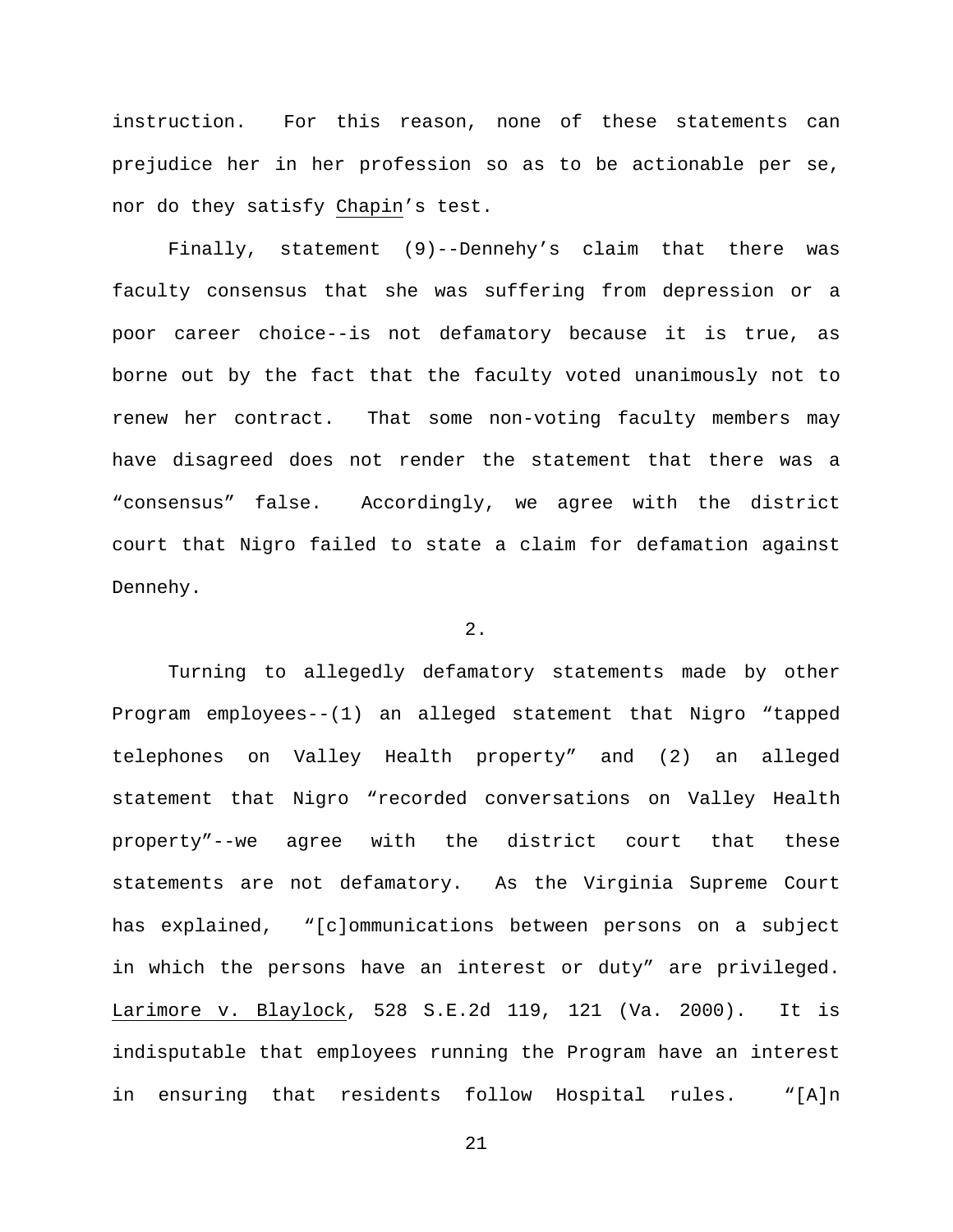employer, or his proper representatives, [must] be permitted to discuss freely with an employee, or his chosen representatives, charges affecting his employment which have been made against the employee to the employer." Id. (quoting Chesapeake Ferry Co. v. Hudgins, 156 S.E. 429, 441 (Va. 1931)). "However, the privilege attaching to such occasions is a qualified privilege which may be defeated if the plaintiff proves that the defamatory statement was made maliciously." Id.

Even reading the evidence in the light most favorable to Nigro, she forecasts no evidence of malice with respect to these statements. We cannot assume, without any evidence, that hospital employees were not genuinely concerned about the Hospital's policy on taping. Since Nigro failed to show that there was a question of material fact on this issue, we find that summary judgment is appropriate.

## $\mathcal{C}$ .

Nigro has sued Dennehy alone for intentional interference with contract. Normally, an employee of a contracting party cannot be liable for intentional interference with contract unless he acts outside of his scope of employment. Fox v. Deese, 362 S.E.2d 699, 708 (Va. 1987) (explaining that when an employee acts within the scope of his employment, his employer's "contract was also his contract, and he could not interfere with it"). To make this claim, Nigro has pled that Dennehy was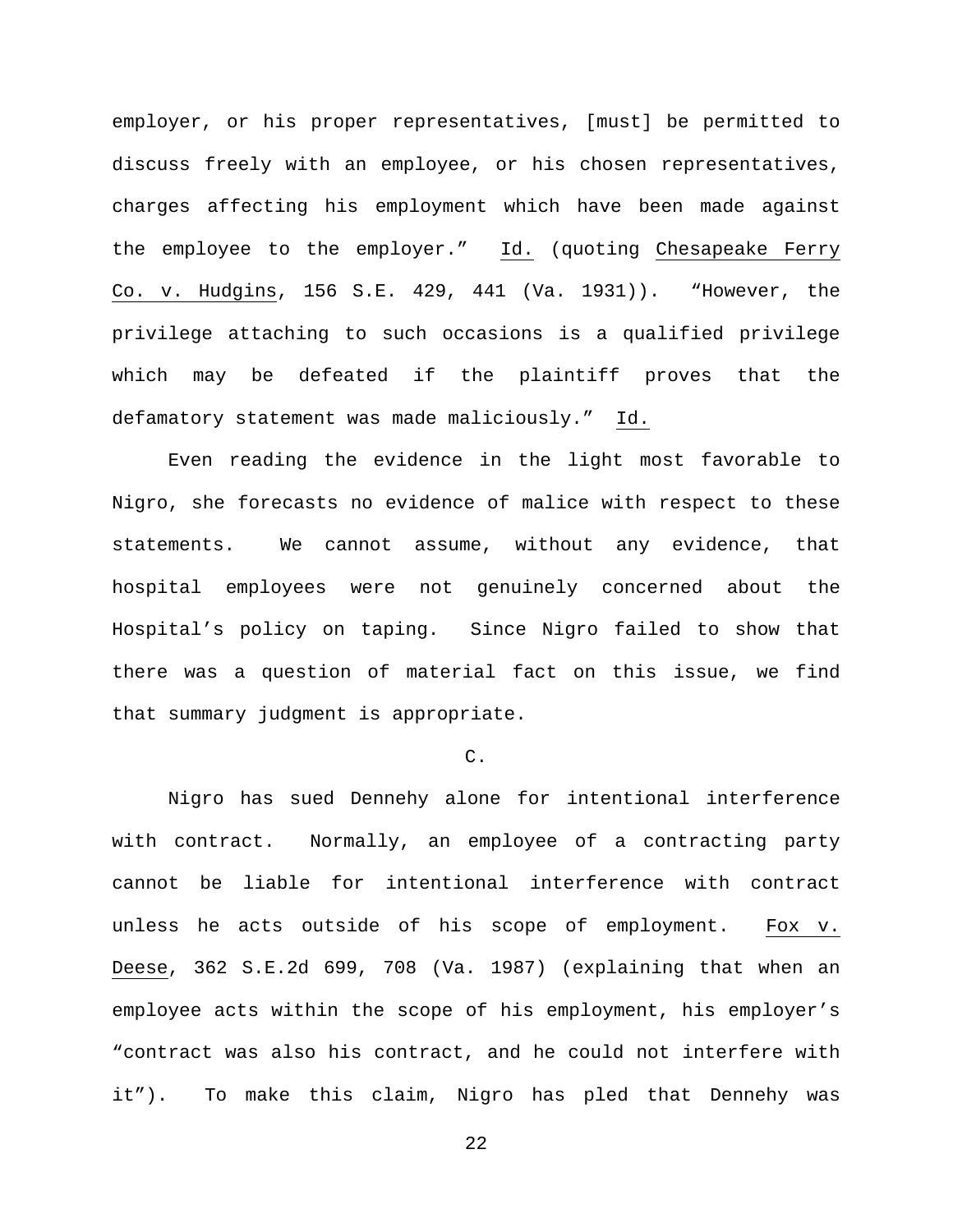acting outside of the scope when he "caused [the Hospital] to issue the Notice of Non-renewal in violation of the procedures and later caused, through improper methods the issuance of the April 20 Memorandum which left [Nigro] with no option but to leave the Program." Appellant's Br. 43-44; Reply Br. 15-16. Nigro has offered no explanation of how Dr. Dennehy's acts toward her differ from or exceed his responsibilities as Program Director. We therefore find Nigro's claim that Dennehy was acting outside of the scope of his employment as Program Director to be an "unreasonable conclusion" that we need not credit. See Giarratano v. Johnson, 521 F.3d 298, 302 (4th Cir. 2008). For this reason, her claim for intentional interference with contract must fail.

# D.

Nigro's claim for Intentional Infliction of Emotional Distress similarly lacks merit. The Virginia Supreme Court has explained that to support such a claim, the conduct complained of must be "so outrageous in character, and so extreme in degree, as to go beyond all possible bounds of decency, and to be regarded as atrocious, and utterly intolerable in a civilized community." Russo v. White, 400 S.E.2d 160, 162 (Va. 1991) (quotation marks omitted). "This requirement is aimed at limiting frivolous suits and avoiding litigation in situations where only bad manners and mere hurt feelings are involved."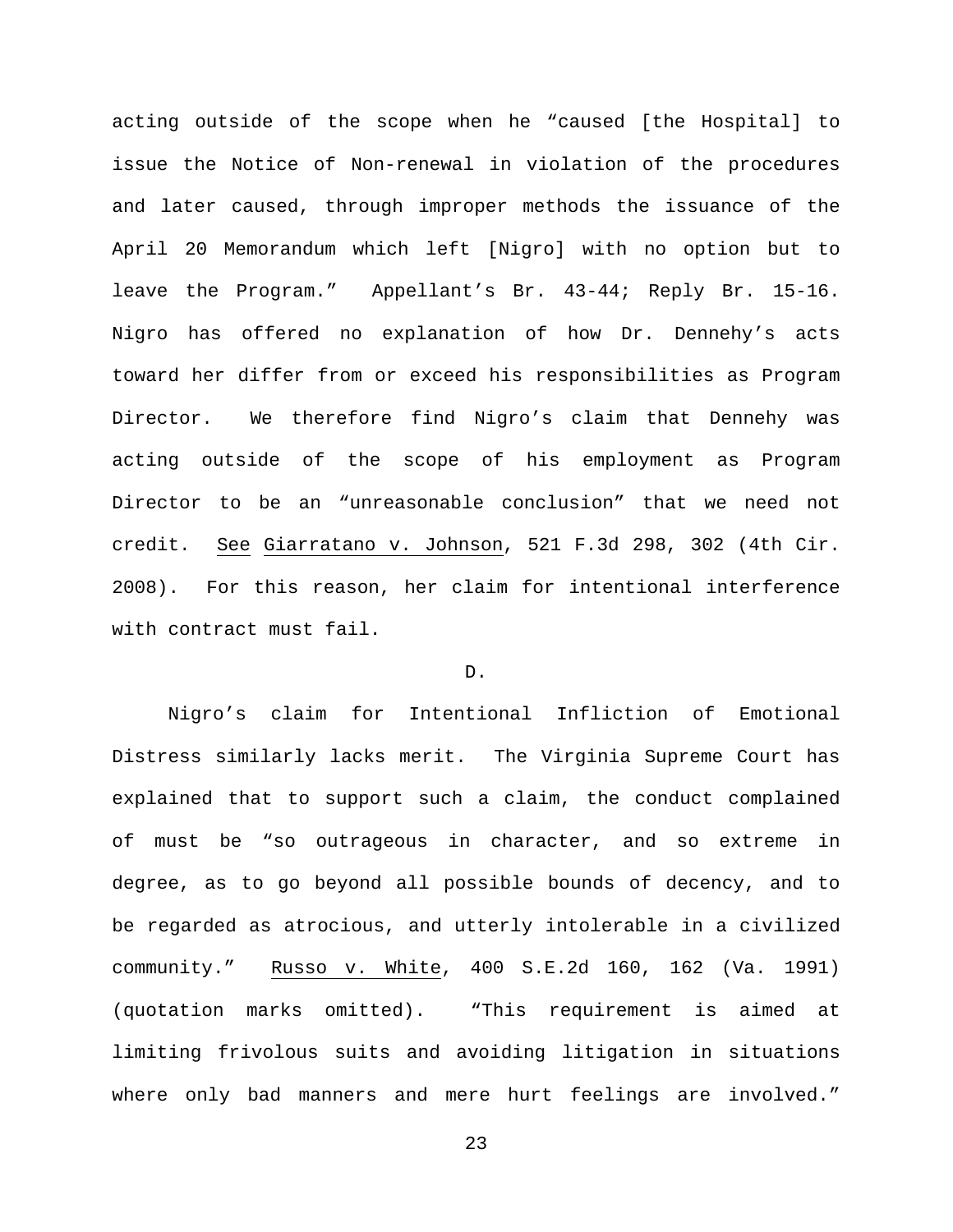Ruth v. Fletcher, 377 S.E.2d 412, 413 (Va. 1989) (internal quotation marks omitted). Nigro argues the Defendants knew that she had "an emotional disorder due to the rigors of the program" and that despite knowing this, "they proceeded to take an action which would obviously inflict emotional insult." Appellant's Br. 41-42. She analogizes her "emotional disorder" to the clinical depression suffered by the plaintiff in Baird v. Rose, 192 F.3d 462 (4th Cir. 1999). The facts of Baird do not bear this out. There, the complaint alleged that a teacher "intentionally attempted to humiliate Baird, a child, knowing that she was suffering from clinical depression." Id. at 472. In fact, in Baird we found both that the teacher's actions prompted Baird to attempt to commit suicide and that the teacher's public humiliation of Baird increased after the suicide attempt. Id. at 465. We held that summary judgment was inappropriate on the plaintiff's intentional infliction of emotional distress claim because we could not say "as a matter of law, that the allegations in Baird's complaint do not allege facts so outrageous as to exceed the bounds of decent society." Id. at 472-73. The actions challenged here are both markedly different and significantly more benign.

Since Nigro claims that she is not depressed, but rather struggling with the rigors of the program, we find Ellison v. St. Mary's Hospital, 8 Va. Cir. 330 (Va. Cir. Ct. 1987) to be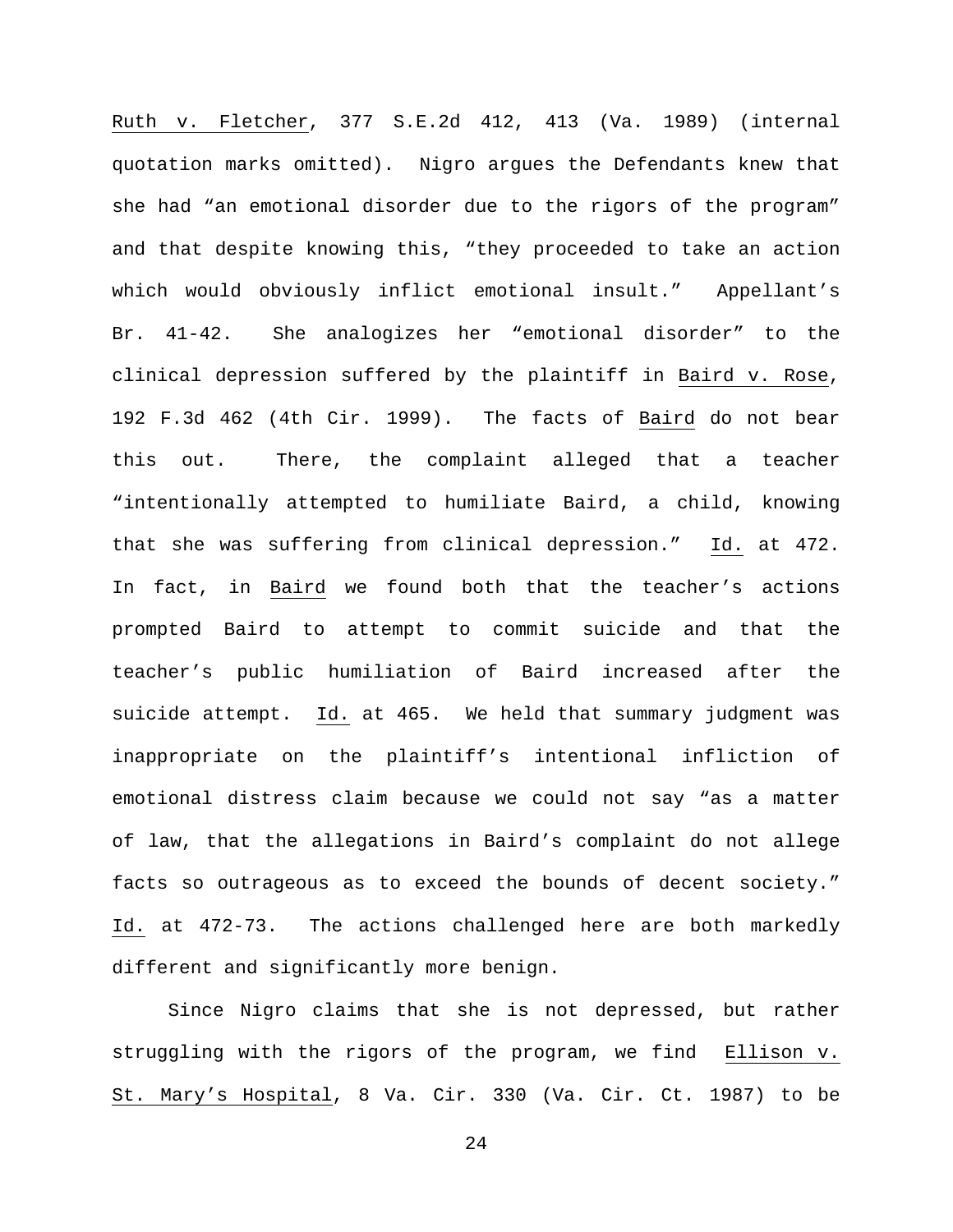more analogous. There, a Virginia trial court explained that conduct such as criticizing an employee's work in front of others, saying that that employee has an attitude problem, giving that employee a choice between resignation and termination, and barring that employee from hospital grounds were not sufficiently outrageous to give rise to a claim for intentional infliction of emotional distress. Id. at 332. The court further warned that to make such allegations "actionable would be to create chaos in the work place" because employees are criticized about their job performance "every day." Id. Such concerns seem particularly warranted in the field of medicine, where the consequences of poor performance are potentially dire.

# ${\bf E}$  .

Nigro's claims against VCU, VHS, the Hospital and Dennehy under 42 U.S.C. § 1983 for violation of her Due Process rights also lack merit. Nigro argues that allowing Dennehy to formulate the April 20, 2009, Probation Notice was a prejudicial departure from the residency program's Procedures. She relies on Jones v. Board of Governors of U.N.C., 704 F.2d 713 (4th Cir. 1983), which held that "significant departures from stated procedures of government and even from isolated assurances by governmental officers which have induced reasonable and detrimental reliance may, if sufficiently unfair and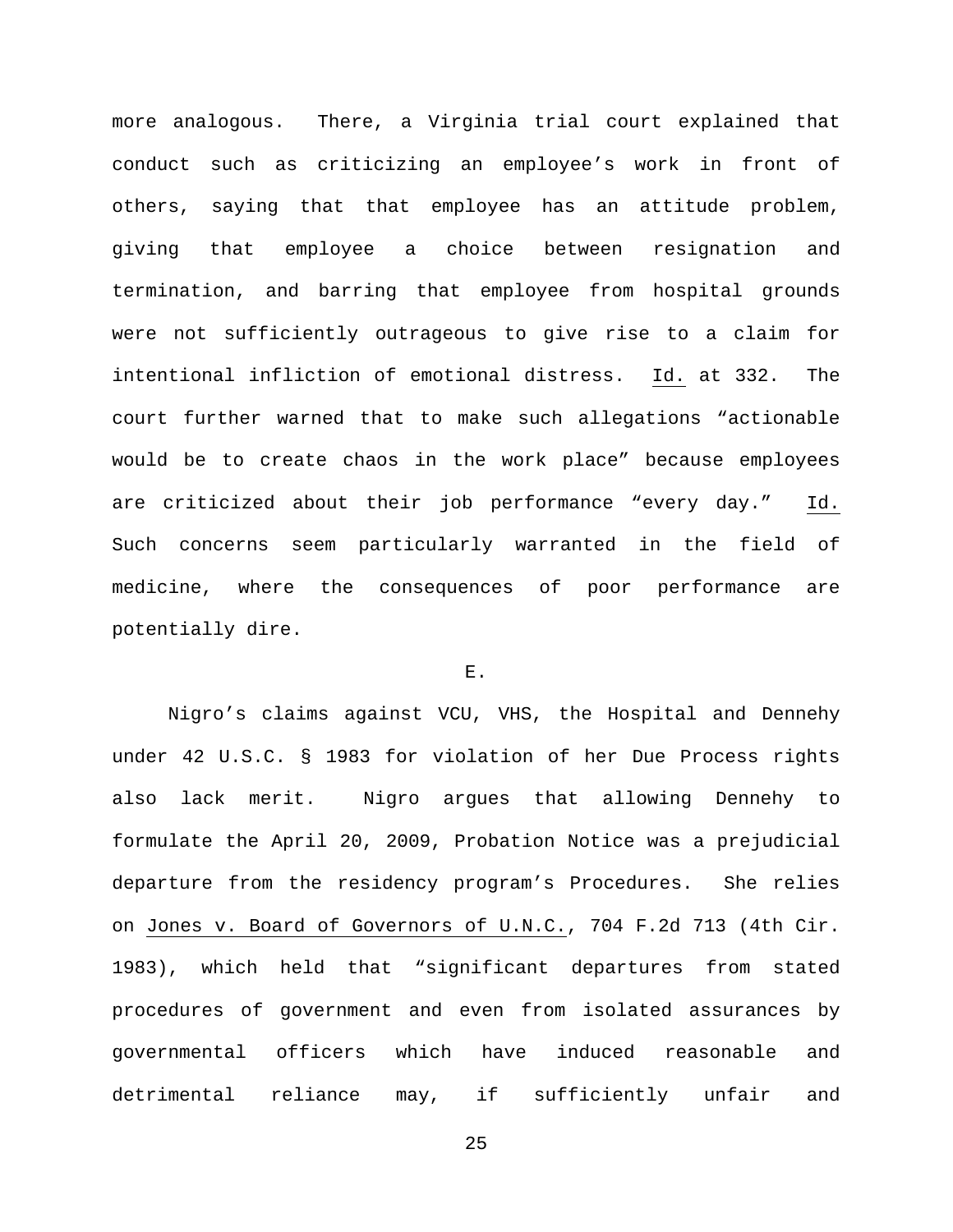prejudicial, constitute procedural due process violations." Id. at 717. Even assuming that the Procedures entitled her to a particular process--a conclusion that we rejected in her breach of contract claim--we find no prohibition in the Procedures that would preclude Dr. Dennehy, as Director, from formulating an alternative plan. Nor does Nigro convincingly point to one. The relevant language says that the "subcommittee is free to uphold or reject the Residency Director's recommendations, or to formulate a new solution." By its terms, the language does not require the subcommittee to craft a proposal in the first instance. The delegation of that responsibility to Dr. Dennehy fits comfortably within the parameters of formulating a new solution. Seeing no prohibition, explicit or otherwise, against allowing the Director to craft a new plan, we find that allowing it does not violate the Procedures. In sum, the district court did not err when it found that Nigro's claims under § 1983 failed to state a claim on which relief could be granted.<sup>[3](#page-25-0)</sup>

 $\overline{a}$ 

<span id="page-25-0"></span><sup>3</sup> Nigro makes several additional arguments in which she alleges that she was entitled to an impartial decision maker and, therefore, that Dennehy's involvement in the Program's decision not to renew her contract and subsequent decision to put her on probation and have her repeat her R-1 year violates her due process rights because he was not an impartial decisionmaker. She cites no support for this claim, perhaps because this circuit has explained that pre-termination hearings need not be held before an impartial decision maker. Crocker v. Fluvanna Cnty. Bd. of Pub. Welfare, 859 F.2d 14, 17 (4th Cir. 1988). Since Nigro was never terminated from the Program, she (Continued)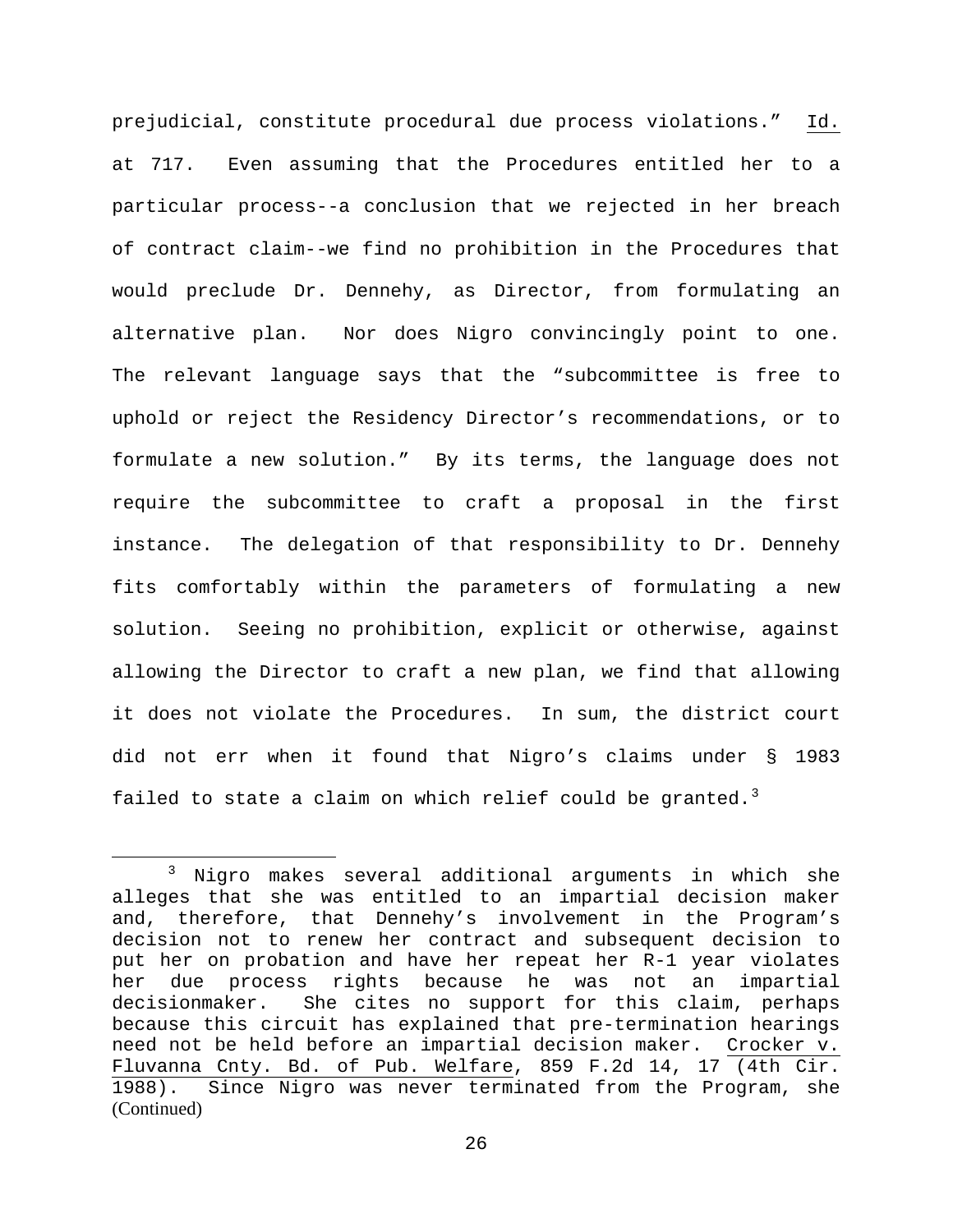Finally, the district court granted summary judgment in favor of the Defendants on Nigro's claims for gender discrimination and retaliation under Title VII. Since Nigro did not raise retaliation in her opening brief, $4$  she has forfeited that claim.

In this circuit, "[u]nder Title VII, the plaintiff bears the initial burden of proving a prima facie case of discrimination by raising an inference that the defendant acted with discriminatory intent." Karpel v. Inova Health Sys. Servs., 134 F.3d 1222, 1227 (4th Cir. 1998). We have recently explained that "[a]bsent direct evidence, the elements of a prima facie case of discrimination under Title VII are: (1) membership in a protected class; (2) satisfactory job performance; (3) adverse employment action; and (4) different treatment from similarly situated employees outside the protected class." Coleman v. Md. Court of Appeals, 626 F.3d

 $\overline{a}$ 

F.

cannot claim that the decisions about which she complains were anything other than pre-termination decisions.

<span id="page-26-0"></span><sup>&</sup>lt;sup>4</sup> Moreover, at oral argument, Nigro's counsel declined to pursue any suggestion that Nigro was retaliated against for falsifying her hours on the ACGME survey. As such an action even assuming it occurred--would not make out a Title VII claim, we do not address it further.

<sup>27</sup>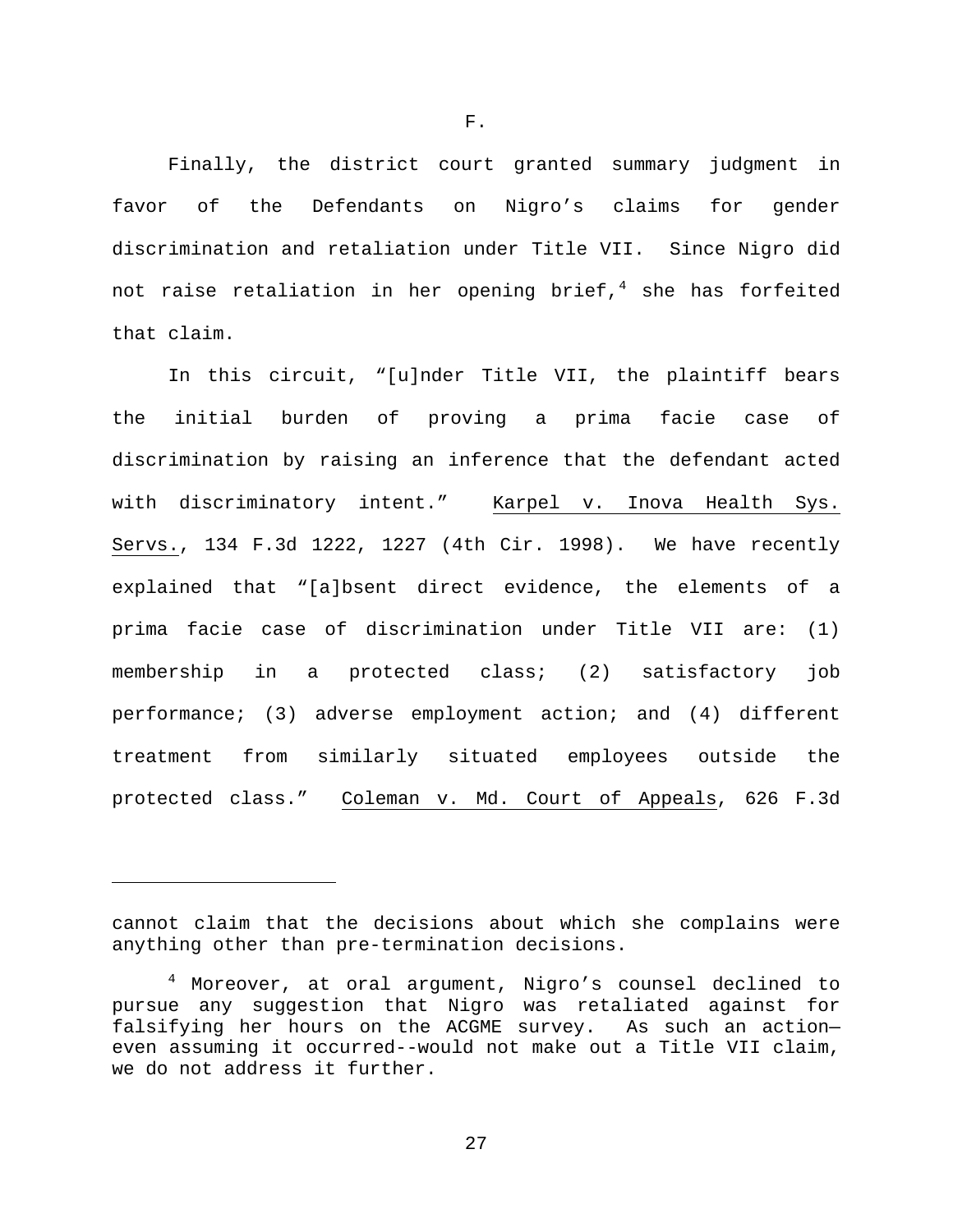187, 190 (4th Cir. 2010). Nigro's claim fails because she has not demonstrated that her performance was satisfactory.<sup>[5](#page-27-0)</sup>

As we reiterated in our recent decision in Halpern v. Wake Forest University Health Sciences, 669 F.3d 454 (4th Cir. 2012), "courts are particularly ill-equipped to evaluate academic performance." Id. at 463 (quotation marks omitted). In Regents of University of Michigan v. Ewing, 474 U.S. 214 (1985), the Supreme Court explained:

When judges are asked to review the substance of a genuinely academic decision . . . they should show great respect for the faculty's professional judgment. Plainly, they may not override it unless it is such a substantial departure from accepted academic norms as<br>to demonstrate that the person or committee to demonstrate responsible did not actually exercise professional judgment.

Id. at 225 (footnote omitted); see also Halpern, 669 F.3d at 462-63 (citing Ewing). Nigro has not alleged that the faculty, which included several women, departed from any accepted academic norms as to demonstrate that it was not exercising its professional judgment when it voted unanimously not to renew her contract. The record supports reading this vote as evidence that the faculty did not believe her performance as a resident to be satisfactory. Although Nigro received many average

 $\overline{a}$ 

<span id="page-27-0"></span><sup>5</sup> Because we base our decision on this prong, we need not address Nigro's contention that a similarly situated male was treated more favorably.